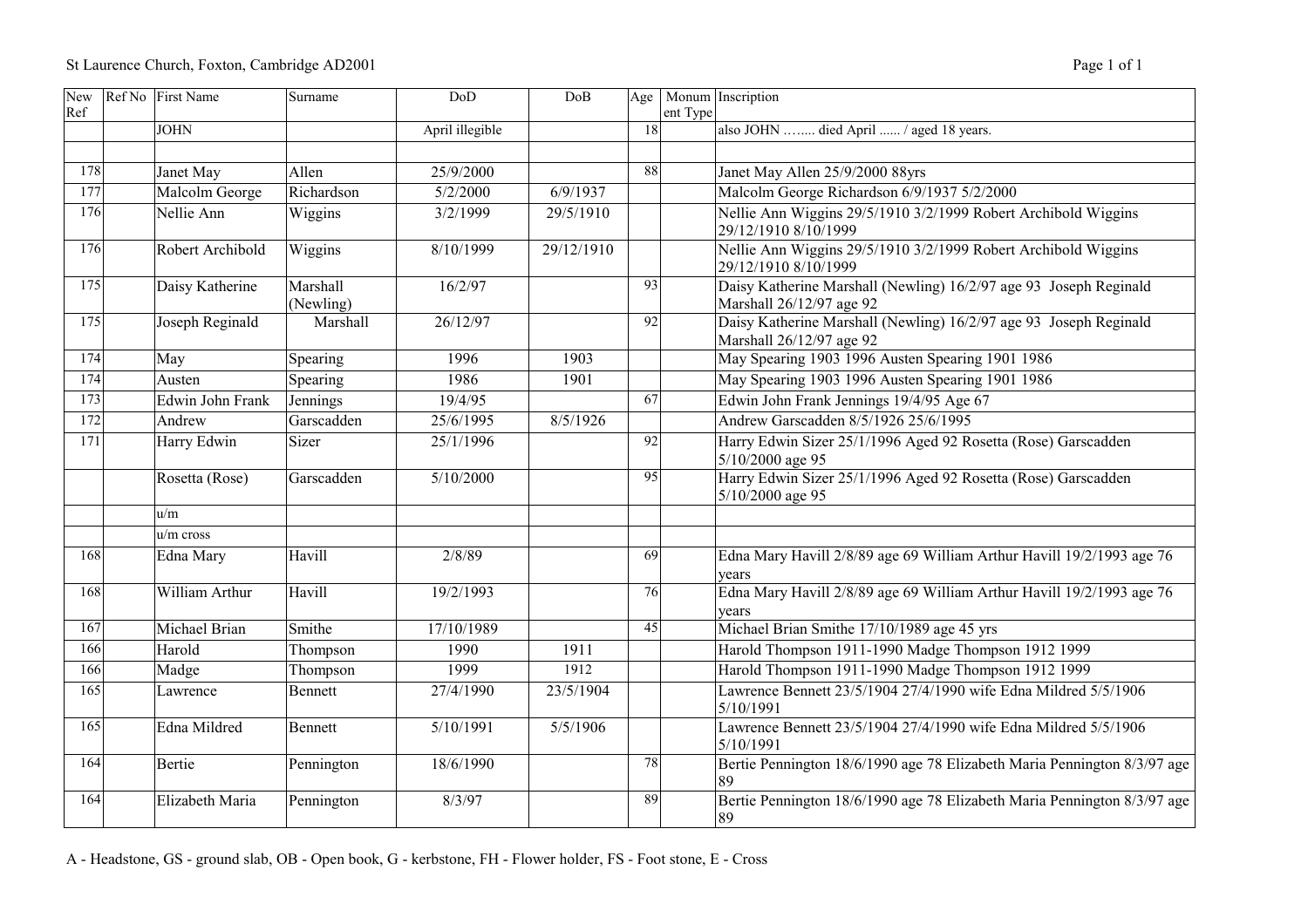| 163              | George Harry             | Bird                   | 30/1/1991  |                      | 69              |                 | George Harry Bird 30/1/1991 age 69                                                              |
|------------------|--------------------------|------------------------|------------|----------------------|-----------------|-----------------|-------------------------------------------------------------------------------------------------|
| 162              | David Boyd               | Hayburn                | 6/5/1991   | 21/6/1931            |                 |                 | David Boyd Hayburn 21/6/1931 6/5/1991                                                           |
| 161              | $AH$ (Bill)              | $\overline{C}$ ope     | 1991       | 1908                 |                 |                 | AH (Bill) Cope 1908-1991                                                                        |
| 160              | Sybil Melenia            | Pavey                  | 5/5/92     | $\frac{7}{12}{1895}$ |                 |                 | Sybil Melenia Pavey 7/12/1895 5/5/92                                                            |
| 159              | Hilda Olive              | Rivers                 | 1994       | 1920                 |                 |                 | Hilda Olive Rivers 1920 1994                                                                    |
| 158              | Daisy Eve                | Looker                 | 1994       | 1921                 |                 |                 | Daisy Eve Looker 1921 1994                                                                      |
| 157              | William George           | Hardman                | 31/8/1991  |                      | 78              |                 | William George Hardman 31/8/1991 age 78 Ivy Nellie Hardman 10/8/1995<br>age 78                  |
| 157              | <b>Ivy Nellie</b>        | Hardman                | 10/8/1995  |                      | 78              |                 | William George Hardman 31/8/1991 age 78 Ivy Nellie Hardman 10/8/1995<br>age 78                  |
| 156              | Virginia Ann             | Fuller                 | 18/6/1995  | 5/3/1974             |                 |                 | Virginia Ann Fuller 5/3/1974 18/6/1995                                                          |
| 155              | Eva Irene                | Wheeler nee<br>Worland | 23/6/1978  | 11/9/1896            | 81              | <b>OB</b>       | Eva Irene Wheeler nee Worland 11/9/1896 23/6/1978 age 81                                        |
| 154              | Eustace                  | Wright                 | 13/2/1978  |                      | $\overline{76}$ | A               | Eustace Wright 13/2/1978 age 76 Dorothy May Wright 28/1/1988 84 yrs                             |
| 154              | Dorothy May              | Wright                 | 28/1/1988  |                      | 84              | $\mathbf{A}$    | Eustace Wright 13/2/1978 age 76 Dorothy May Wright 28/1/1988 84 yrs                             |
| 153              | AJ                       | <b>Brooks</b>          |            |                      |                 | <b>FH</b>       | AJ Brooks                                                                                       |
| 152              | Capt Sydney A            | <b>Bonner-Percy</b>    | 26/8/1978  |                      | $\overline{70}$ | $\mathbf{A}$    | Capt Sydney A Bonner-Percy 26/8/1978 70yrs Norah Eileen 6/7/1984 74<br><b>Vrs</b>               |
| 152              | Norah Eileen             | <b>Bonner-Percy</b>    | 6/7/1984   |                      | 74              | A               | Capt Sydney A Bonner-Percy 26/8/1978 70yrs Norah Eileen 6/7/1984 74                             |
| 151              | Gordon David             | Clarke                 | 29/8/1978  |                      | 53              | A               | Gordon David Clark 29/8/1978 Age 53 yrs                                                         |
| 150              | <b>Edward Leslie</b>     | Hammond                | 26/10/1978 |                      | 63              | A               | Edward Leslie Hammond 26/10/1978 63 yrs                                                         |
| 149              | John Keith               | Gove                   | 30/6/1980  | 2/5/1912             |                 | A               | John Keith Gove 2/5/1912 30/6/1980                                                              |
| 148              |                          | Woodcock               |            |                      |                 | $\overline{FH}$ | Woodcock                                                                                        |
| 146              | Patrick Harold           | Smithe                 | 24/4/1984  |                      | 85              | $\mathbf{A}$    | Patrick Harold Smithe 24/4/1984 age 85 yrs Irene Maud Smithe 21/5/1916 -<br>21/5/1990           |
| 146              | Irene Maud               | Smithe                 | 21/5/1990  | 21/5/1916            |                 | A               | Patrick Harold Smithe 24/4/1984 age 85 yrs Irene Maud Smithe 21/5/1916 -<br>21/5/1990           |
| $\overline{145}$ | John                     | McCallum               | 26/7/1984  | 8/3/1965             |                 | E FS            | John McCallum 8/3/1965 26/7/1984 car crash Angela Rose McCallum                                 |
| 145              | Angela Rose              | McCallum               | 26/7/1984  |                      |                 | E FS            | John McCallum 8/3/1965 26/7/1984 car crash Angela Rose McCallum                                 |
| 144              | Middleton                | Lawrence               | 1985       | 1908                 |                 | A               | Middleton Lawrence 1908 -1985                                                                   |
| 143              | <b>Archibald Charles</b> | Slawson                | 25/8/1977  | 25/6/1897            |                 | A               | Mabel Ellen Slawson (Wood) 14/12/1899 6/2/1985 Archibald Charles<br>Slawson 25/6/1897 25/8/1977 |
| 143              | Mabel Ellen              | Slawson (Wood)         | 6/2/1985   | 14/12/1899           |                 | $\mathbf{A}$    | Mabel Ellen Slawson (Wood) 14/12/1899 6/2/1985 Archibald Charles<br>Slawson 25/6/1897 25/8/1977 |
| 142              | Charles Anthony<br>Ryan  | Benson                 | 30/10/1986 | 12/6/1942            |                 | A               | Violet Joyce Benson 28/7/1908 1/4/1985 Charles Anthony Ryan Benson<br>12/6/1942 30/10/1986      |
| 142              | Violet Joyce             | Benson                 | 1/4/1985   | 28/7/1908            |                 | A               | Violet Joyce Benson 28/7/1908 1/4/1985 Charles Anthony Ryan Benson                              |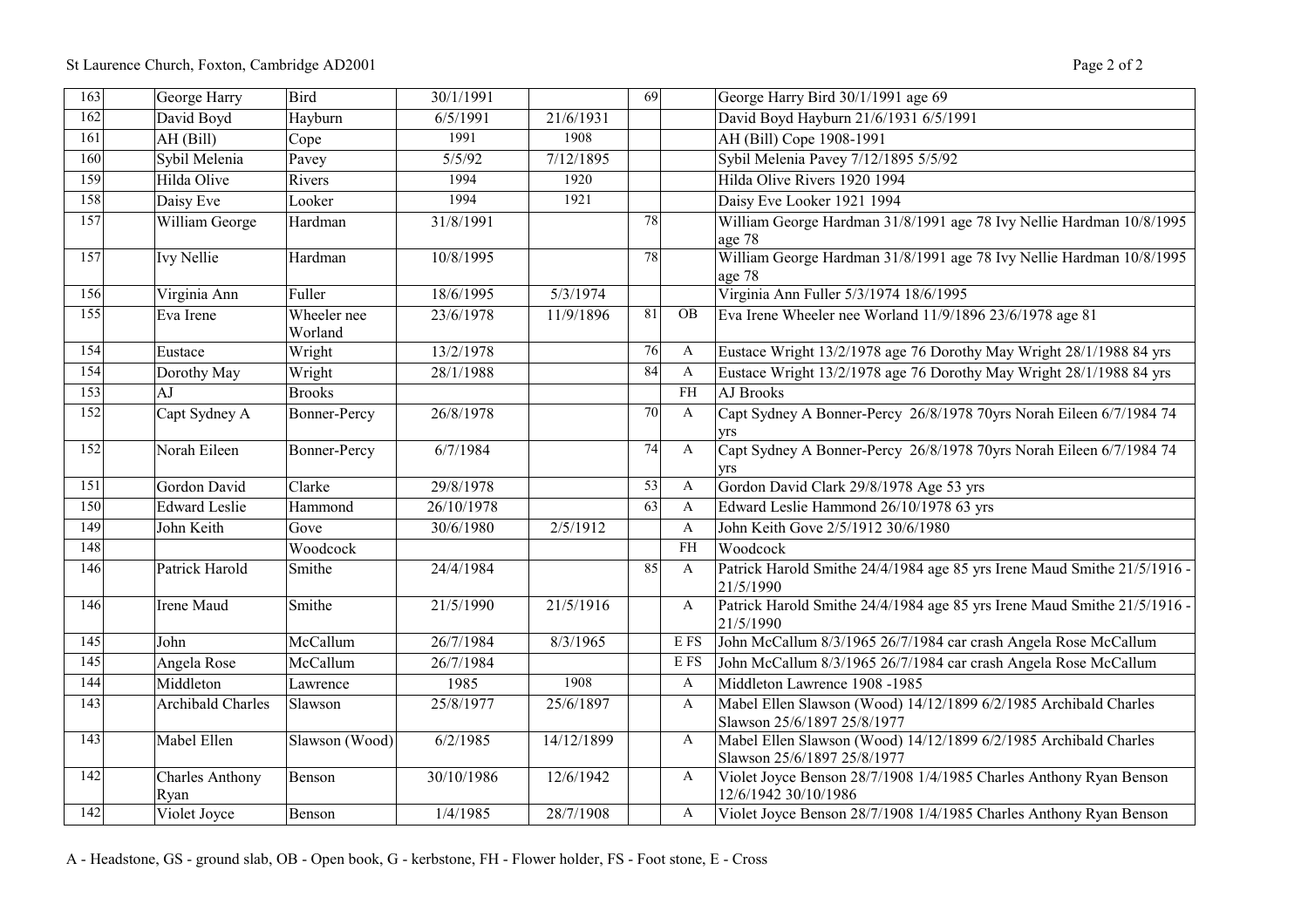|       |                        |                |                     |                |                 |                 | 12/6/1942 30/10/1986                                                                                    |
|-------|------------------------|----------------|---------------------|----------------|-----------------|-----------------|---------------------------------------------------------------------------------------------------------|
| 141   | <b>Colin Charles</b>   | Lyman          | 1986                | 1914           |                 | A               | Colin Charles Lyman 1914 1986                                                                           |
| 140   | Mary                   | Wright         | 1/3/1988            |                | 64              | A               | Mary Wright 1/3/1988 age 64                                                                             |
| 139   | Gladys May             | Payne          | 30/6/1988           |                | 78              | $\mathbf{A}$    | Gladys May Payne 30/6/1988 age 78yrs                                                                    |
| 138   | <b>Robert Charles</b>  | Barnard        | 17/9/1988           |                | $\overline{31}$ | $\mathbf{A}$    | Robert Charles Barnard 17/9/1988 age 31 yrs                                                             |
| 137   | Edna Lillian           | Haynes         | 22/2/1989           |                | 88              | A               | Edna Lillian Haynes 22/2/1989 age 88                                                                    |
| 136   | Bill                   | Salmons        | 26/12/1981          | 15/3/1895      |                 | A               | Bill Salmons 15/3/1895 26/12/1981 Ida Salmons 10/3/1899 24/4/1989                                       |
| 136   | Ida                    | Salmons        | 24/4/1989           | 10/3/1899      |                 | A               | Bill Salmons 15/3/1895 26/12/1981 Ida Salmons 10/3/1899 24/4/1989                                       |
| 135   | W                      | Waite          | 16/6/1989           | 20/1/1908      | 81              | $\mathbf E$     | W Waite 20/1/1908 16/6/1989 age 81 yrs                                                                  |
| 121   | James Harvey           | Morley         | 11/3/1965           |                | 72              |                 | James Harvey Morley 11/3/1965 age 72                                                                    |
| 122   | Edward                 | Piddick        |                     |                |                 | $g \circ b$     | <b>Edward Piddick</b>                                                                                   |
| 123   | Mabel Winifred         | <b>Barker</b>  | 15/1/1964           |                | 71              |                 | Mabel Winifred Barker 15/1/1964 age 71 yrs Harold Barker 2/11/1980 age                                  |
|       |                        |                |                     |                |                 |                 | 88yrs                                                                                                   |
| 123   | Harold                 | <b>Barker</b>  | 2/11/1980           |                | 88              |                 | Mabel Winifred Barker 15/1/1964 age 71 yrs Harold Barker 2/11/1980 age                                  |
|       |                        |                |                     |                |                 |                 | 88yrs                                                                                                   |
|       | u/m                    |                |                     |                |                 |                 |                                                                                                         |
| 124?? | William                | Stearns        | 1968                | 1895           |                 | FHh             | William Stearns 1895-1908 Nelly Stearns 1895 - 1977 (1968? William)                                     |
| 124?? | Nelly                  | <b>Stearns</b> | 1977                | 1895           |                 | <b>FH</b>       | William Stearns 1895-1908 Nelly Stearns 1895 - 1977 (1968? William)                                     |
| 125   | <b>Ethel Rosa</b>      | Lawrence       | 12/12/1962          |                | 71              |                 | Ethel Rosa Lawrence 12/12/1962 age 71 yrs                                                               |
| 126   | Daniel Horace          | Jacobs         | 11/1962             |                | 69              |                 | Daniel Horace Jacobs 11/1962 age 69                                                                     |
| 127   | <b>Edith Alice</b>     | Carter         | 21/7/1974           | 25/6/1881      |                 |                 | Edith Alice Carter 25/6/1881 21/7/1974                                                                  |
| 128   | George Reginald        | Carter         | 26/9/1962           |                | 78              |                 | George Reginald Carter 26/9/1962 age 78yrs                                                              |
| 155   | 1 EVA IRENE            | <b>WHEELER</b> | 23rd June 1978      | 11th September | 81              | <b>OB</b>       | EVA IRENE WHEELER / (nee WORLAND) / Born 11th September 1896 / Died                                     |
|       |                        |                |                     | 1896           |                 |                 | 23rd June 1978 / Aged 81 years.                                                                         |
| 155   | 1 EVA IRENE            | <b>WORLAND</b> | 23rd June 1978      | 11/9/1896      | 81              | $\overline{OB}$ | EVA IRENE WHEELER / (nee WORLAND) / Born 11th September 1896 / Died                                     |
| 154   | 2 EUSTACE              | <b>WRIGHT</b>  | 13th February 1978  |                | 76              | $\mathbf{A}$    | 23rd June 1978 / Aged 81 years.<br>In loving memory of / a beloved husband / EUSTACE WRIGHT / Died 13th |
|       |                        |                |                     |                |                 |                 | February 1978 / Aged 76 years.                                                                          |
| 153   | 3 A. J.                | <b>BROOKS</b>  |                     |                |                 | A / FH          | In loving memory of / Our dear brother / A. J. BROOKS.                                                  |
| 152   | 4 SIDNEY A.            | <b>BONNER-</b> | 26th August 1978    |                | 70              | $\mathbf{A}$    | Cherished memories of / Capt. SIDNEY A. / BONNER-PERCY / Died 26th August                               |
|       |                        | <b>PERCY</b>   |                     |                |                 |                 | 1978 / Aged 70 years.                                                                                   |
| 151   | 5 GORDON DAVID         | <b>CLARK</b>   | 29th August 1978    |                | 53              | $\mathbf{A}$    | In loving memory of / GORDON DAVID CLARK / Who died 29th August 1978 /                                  |
| 150   | <b>6 EDWARD LESLIE</b> | <b>HAMMOND</b> | 26th October 1978   |                |                 | $63$ A/FH       | Aged 53 years.<br>In loving memory of / EDWARD LESLIE / HAMMOND / Died 26th October 1978                |
|       |                        |                |                     |                |                 |                 | Aged 63.                                                                                                |
| 149   | 7 JOHN KEITH           | <b>GOVE</b>    | 30th June 1980      | 2nd May 1912   |                 | $\mathbf{A}$    | In memory of / JOHN KEITH GOVE / Born 2nd May 1912 / Died 30th June 1980                                |
|       | <b>8 JAMES HARVEY</b>  | <b>MORLEY</b>  | 11 March 1965       |                | 72              | $\mathbf{A}$    | Loving memories of / Our dear father / JAMES HARVEY / MORLEY/ Died 11                                   |
|       |                        |                |                     |                |                 |                 | March 1965 / Aged 72 years.                                                                             |
|       | 9 PHILIP EDWARD        | <b>PIDDUCK</b> | September 30th 1978 |                | 63              | $\overline{OB}$ | In loving memory of / PHILIP EDWARD PIDDUCK / At rest PHILIP EDWARD /                                   |

d / h i/

 $\mathcal{L}^{\text{max}}$  is the holomorphic binary independent of  $\mathcal{L}^{\text{max}}$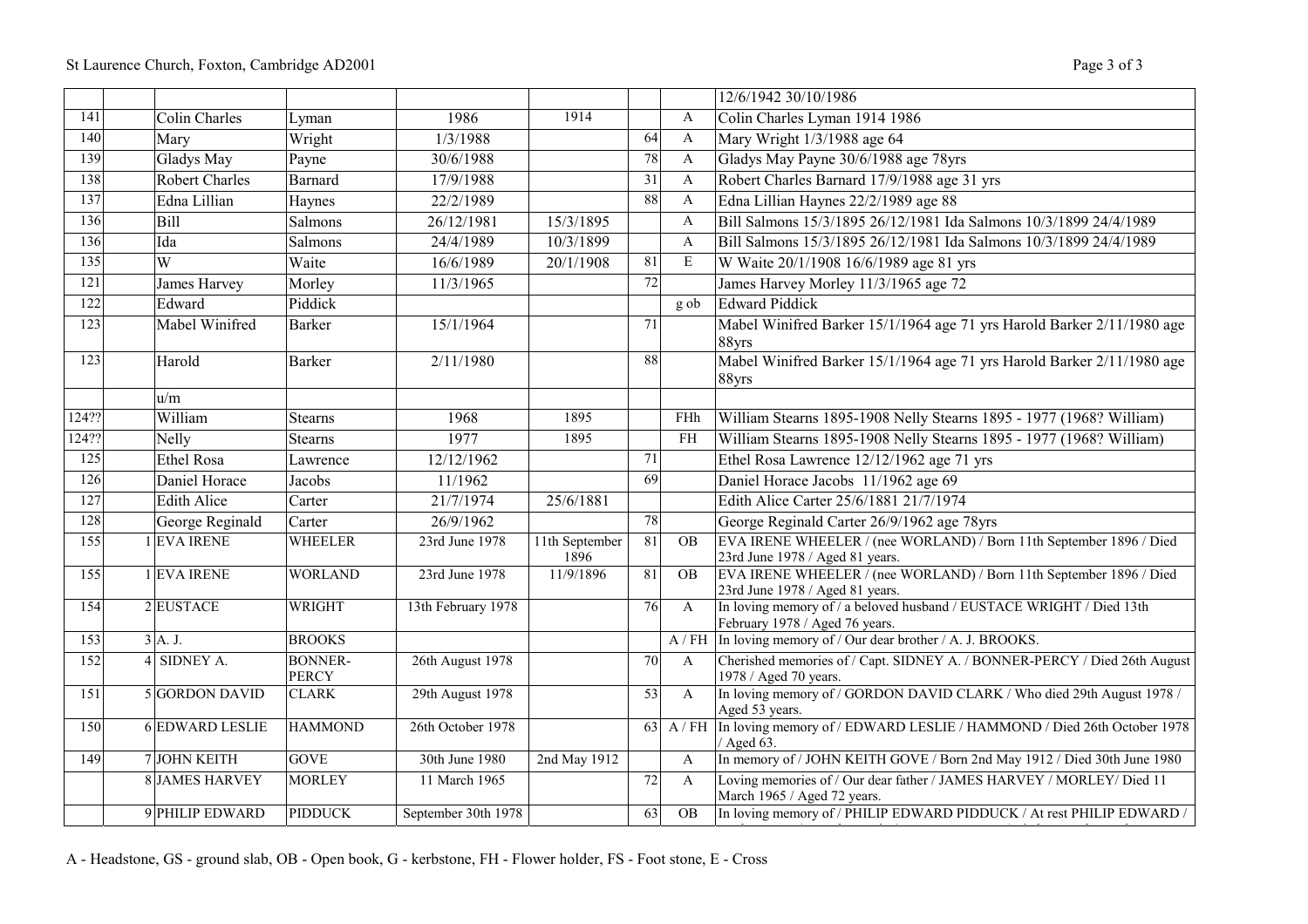h di d h d / l hi if d h /

|     |                                     |                                |                     |                 |                 |              | aged 63 years / Together again / JOAN PIDDUCK / Died September 30th 1978.                                                                                                                                                                                                                                            |
|-----|-------------------------------------|--------------------------------|---------------------|-----------------|-----------------|--------------|----------------------------------------------------------------------------------------------------------------------------------------------------------------------------------------------------------------------------------------------------------------------------------------------------------------------|
|     | 10 MABEL WINIFRED BARKER            |                                | 15th January 1964   |                 | $\overline{71}$ | $\mathbf{A}$ | In loving memory of / A dear wife & mother / MABEL WINIFRED BARKER /<br>Who died 15th January 1964 / aged 71 years / and / HAROLD BARKER / Who<br>died 2nd November 1980 / Aged 88 years.                                                                                                                            |
|     | 10 HAROLD                           | <b>BARKER</b>                  | 2nd November 1980   |                 | 88              | $\mathbf{A}$ | In loving memory of / A dear wife & mother / MABEL WINIFRED BARKER /<br>Who died 15th January 1964 / aged 71 years / and / HAROLD BARKER / Who<br>died 2nd November 1980 / Aged 88 years.                                                                                                                            |
| 125 | 11 ETHEL ROSA                       | <b>LAWRENCE</b>                | 12th December 1962  |                 | $\overline{71}$ | $\mathbf{A}$ | In remembrance of / ETHEL ROSA LAWRENCE / Who died 12th December 1962<br>/ Aged 71 years.                                                                                                                                                                                                                            |
| 126 | 12 DANIEL HORACE                    | <b>JACOBS</b>                  | November 1962       |                 | 69              | $\mathbf{A}$ | In memory of / DANIEL HORACE JACOBS / Died November 1962 / aged 69.                                                                                                                                                                                                                                                  |
| 127 | <b>13 EDITH ALICE</b>               | <b>CARTER</b>                  | 21st July 1974      | 25th June 1881  |                 | $\mathbf{A}$ | In loving memory of / EDITH ALICE CARTER / Born 25th June 1881 / passed<br>away / 21st July 1974.                                                                                                                                                                                                                    |
| 128 | 14 GEORGE<br><b>REGINALD</b>        | <b>CARTER</b>                  | 26th September 1962 |                 | 78              | A FH         | In loving memory of / GEORGE REGINALD CARTER/ Died 26th September<br>1962 / aged 78 Years                                                                                                                                                                                                                            |
| 129 | <b>15 DANIEL JAMES</b>              | <b>COLWILL</b>                 | 19th July 1970      | 7th May 1970    |                 | <b>GS</b>    | DANIEL JAMES / COLWILL / 7th May 1970 / 19th July 1970                                                                                                                                                                                                                                                               |
| 130 | <b>16 REGINALD</b><br><b>DONALD</b> | <b>HOWLETT</b>                 | 8th August 1970     |                 | 71              | $\mathbf{A}$ | In loving memory of / REGINALD DONALD / Husband of HILDA HOWLETT /<br>who died 8th August 1970 / aged 71 years / Also of / HILDA VICTORIA / who<br>died 28th March 1979 / aged 81 years.                                                                                                                             |
| 130 | <b>16 HILDA VICTORIA</b>            | <b>HOWLETT</b>                 | 28th March 1979     |                 | 81              | $\mathbf{A}$ | In loving memory of / REGINALD DONALD / Husband of HILDA HOWLETT /<br>who died 8th August 1970 / aged 71 years / Also of / HILDA VICTORIA / who<br>died 28th March 1979 / aged 81 years.                                                                                                                             |
| 131 | 17 FREDERICK<br>WILLIAM             | <b>CHAMBERLAIN</b>             | 7th February 1971   |                 | 79              | A            | In loving memory of / FREDERICK WILLIAM / CHAMBERLAIN / died 7th<br>February 1971 / aged 79 years / Also wife of the above / MARY (MAY)<br>CHAMBERLAIN / died 23rd November 1975 / aged 88 years.                                                                                                                    |
| 131 | 17 MARY (MAY)                       | <b>CHAMBERLAIN</b>             | 23rd November 1975  |                 | 88              | $\mathbf{A}$ | In loving memory of / FREDERICK WILLIAM / CHAMBERLAIN / died 7th<br>February 1971 / aged 79 years / Also wife of the above / MARY (MAY)<br>CHAMBERLAIN / died 23rd November 1975 / aged 88 years.                                                                                                                    |
| 132 | <b>18 NORA ANNE</b>                 | <b>OUTING</b>                  | 20th February 1973  |                 | 65              | A FH         | In loving memory of / a beloved wife & mother / NORA ANNE OUTING / died<br>20th February 1973 / aged 65 years.                                                                                                                                                                                                       |
| 133 | 19 GRAHAM                           | <b>LLOYD</b>                   | 23rd October 1973   | 11th April 1948 |                 | <b>OB</b>    | In loving memory of / GRAHAM LLOYD / born / 11th April 1948 / died / 23rd<br>October 1973.                                                                                                                                                                                                                           |
| 134 | <b>20 JAMES ROBERT</b>              | <b>JOPLING</b><br><b>SNARE</b> | 22nd February 1975  |                 | 65              | A FH         | Sacred memories of / my dear husband / JAMES ROBERT / JOPLING SNARE /<br>died 22nd February 1975 / aged 66 years.                                                                                                                                                                                                    |
|     | 21 TWINKLE ADRIAN<br>JAMES          | <b>TANNER</b>                  | October 10th 1980   |                 | 21              | FH           | TWINKLE / ADRIAN JAMES / TANNER / died tragically on October 10th 1980 /<br>aged 21 / loving you always / forgetting you never. / HEATHER and son /<br>TRAYNER / To a dear son / in our hearts you will always stay / loved and<br>remembered every day / To loving brother / to live in our hearts is never to die. |
|     | 22 ADA MARY                         | <b>JACOBS</b>                  | <b>July 1971</b>    |                 | 75              | A            | In memory of / ADA MARY JACOBS/ died July 1971 / aged 75.                                                                                                                                                                                                                                                            |
|     | 23 ALICE MAUD                       | <b>KIRBY</b>                   | February 14th 1967  |                 |                 | <b>OB</b>    | In affectionate memory of / a dear sister / ALICE MAUD / KIRBY / Who passed to<br>rest / February 14th 1967.                                                                                                                                                                                                         |
|     | 24 LEONARD<br>WILLIAM               | <b>MEAD</b>                    | 20th August 1956    |                 | 64              | G            | In loving memory of / a dear husband & father / LEONARD WILLIAM MEAD /<br>who died 20th August 1956 aged 64 years / Also his wife our dear mother / MAUD<br>MARJORIE MEAD / died 16th October1963 aged 59 years.                                                                                                     |
|     | 24 MAUD MARJORIE MEAD               |                                | 16th October1963    |                 | 59              | G            | In loving memory of / a dear husband & father / LEONARD WILLIAM MEAD /                                                                                                                                                                                                                                               |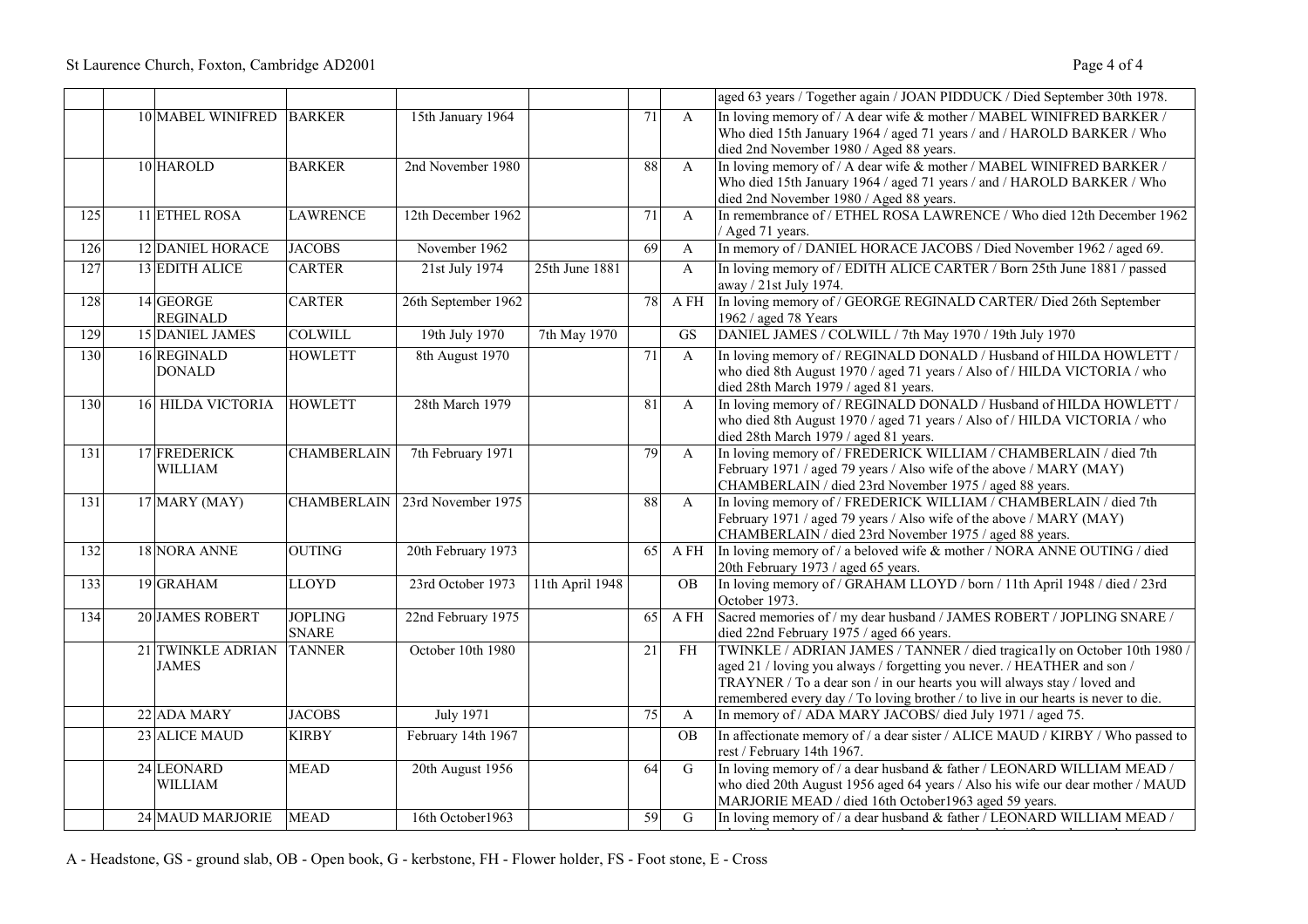|      |                                |                |                    |    |                  | who died 20th August 1956 aged 64 years / Also his wife our dear mother / MAUD<br>MARJORIE MEAD / died 16th October1963 aged 59 years.                                                                                                                                                                                 |
|------|--------------------------------|----------------|--------------------|----|------------------|------------------------------------------------------------------------------------------------------------------------------------------------------------------------------------------------------------------------------------------------------------------------------------------------------------------------|
| 113? | 25 JOHN                        | KIRSOP-WEBB    |                    |    | G                | <b>JOHN KIRSOP-WEBB</b>                                                                                                                                                                                                                                                                                                |
|      | 26 JAMES OLIVER                | <b>SPENCER</b> | 25th December 1959 | 87 | G                | In loving memory of / JAMES OLIVER SPENCER / died 25th December 1959 /<br>aged 87 years / EMILY JANE SPENCER / died 10th June 1956 / aged 79 years                                                                                                                                                                     |
|      | 26 EMILY JANE                  | <b>SPENCER</b> | 10th June 1956     | 79 | G                | In loving memory of / JAMES OLIVER SPENCER / died 25th December 1959 /<br>aged 87 years / EMILY JANE SPENCER / died 10th June 1956 / aged 79 years                                                                                                                                                                     |
|      | 27 CHARLES<br><b>EDWARD</b>    | <b>PAGRAM</b>  | June 8th 1958      | 87 | A/G              | In loving memory of / CHARLES EDWARD PAGRAM / died June 8th 1958 / aged<br>87 years / also / EMMA ALICE PAGRAM / died July 3rd 1928 / aged 52 years /<br>also / HAROLD EDWARD PAGRAM / died june 5th 1928 / aged 24 years.                                                                                             |
|      | 27 EMMA ALICE                  | <b>PAGRAM</b>  | July 3rd 1928      | 52 | A/G              | In loving memory of / CHARLES EDWARD PAGRAM / died June 8th 1958 / aged<br>87 years / also / EMMA ALICE PAGRAM / died July 3rd 1928 / aged 52 years /<br>also / HAROLD EDWARD PAGRAM / died june 5th 1928 / aged 24 years.                                                                                             |
|      | 27 HAROLD EDWARD PAGRAM        |                | june 5th 1928      | 24 | A/G              | In loving memory of / CHARLES EDWARD PAGRAM / died June 8th 1958 / aged<br>87 years / also / EMMA ALICE PAGRAM / died July 3rd 1928 / aged 52 years /<br>also / HAROLD EDWARD PAGRAM / died june 5th 1928 / aged 24 years.                                                                                             |
|      | 28 JOHN                        | <b>WORLAND</b> |                    |    | <b>FH</b>        | In memory of / our dear uncle / JOHN WORLAND.                                                                                                                                                                                                                                                                          |
|      | 29 WILMOT                      | <b>HAYNES</b>  | 19 January 1962    | 69 | G                | In cherished memory of / WILMOT HAYNES / died 19 January 1962 / aged 69<br>years / and of his dearly loved mother / ANN HAYNES / died 25 February 1961 /<br>aged 68 years.                                                                                                                                             |
|      | 29 ANN                         | <b>HAYNES</b>  | 25 February 1961   | 68 | G                | In cherished memory of / WILMOT HAYNES / died 19 January 1962 / aged 69<br>years / and of his dearly loved mother / ANN HAYNES / died 25 February 1961 /<br>aged 68 years.                                                                                                                                             |
| 120  | 30 CHARLES<br><b>ARCHIBALD</b> | <b>LOWE</b>    | May 9th 1962       | 69 | A/G              | Treasured memories of a beloved / husband & father / CHARLES ARCHIBALD<br>LOWE/ at rest May 9th 1962 / aged 69 years / also of / BEATRICE MAY LOWE /<br>died 2nd July 1972 / aged 78 years.                                                                                                                            |
| 120  | 30 BEATRICE MAY                | <b>LOWE</b>    | 2nd July 1972      | 78 | A/G              | Treasured memories of a beloved / husband & father / CHARLES ARCHIBALD<br>LOWE/ at rest May 9th 1962 / aged 69 years / also of / BEATRICE MAY LOWE /<br>died 2nd July 1972 / aged 78 years.                                                                                                                            |
|      | 31 DORCAS                      | <b>MEAD</b>    | May 21 1880        | 10 | $\mathbf{A}$     | In affectionate memory of / DORCAS the youngest / and beloved child of JAMES<br>& MARY ANN MEAD/ who departed this life May 21 1880 / aged 10 years $& 3$<br>months / FS D.M. 1880                                                                                                                                     |
| 98   | 32 WILLIAM                     | <b>SWEET</b>   | January 10th 1883  | 34 | $A/\overline{G}$ | In / Affectionate remembrance of / WILLIAM SWEET / The dearly beloved<br>husband of / MARY SWEET / who died in London / January 10th 1883 aged 34<br>years.                                                                                                                                                            |
| 102  | 33 WILLIAM                     | <b>WRIGHT</b>  | December 15 1889   |    | 82 $A/FS$        | In / affectionate remembrance of / WILLIAM / who departed this life / December<br>15 1889 Aged 82 years / Also LYDIA / The beloved wife of the above / who<br>departed this life / February 8 1890 aged 80 years / FS. W.W. 1889 / L.W. 1890.                                                                          |
| 102  | 33 LYDIA                       | WRIGHT         | February 8 1890    |    | 80 A/FS          | In / affectionate remembrance of / WILLIAM / who departed this life / December<br>15 1889 Aged 82 years / Also LYDIA / The beloved wife of the above / who<br>departed this life / February 8 1890 aged 80 years / FS. W.W. 1889 / L.W. 1890.                                                                          |
|      | 34 CHARLES                     | <b>IMPEY</b>   | February 22 1885   |    | $37$ A/G         | In loving memory of / CHARLES IMPEY / Who died February 22 1885 / aged 37<br>years / Also of / NATHAN IMPEY / Father of the above / who died January 30<br>1869 / aged 53 years / Also ELIZA / wife of NATHAN IMPEY / Who died January<br>12 1888 / aged 71 years / Also SUSAN IMPEY / who died October 21 1911 / aged |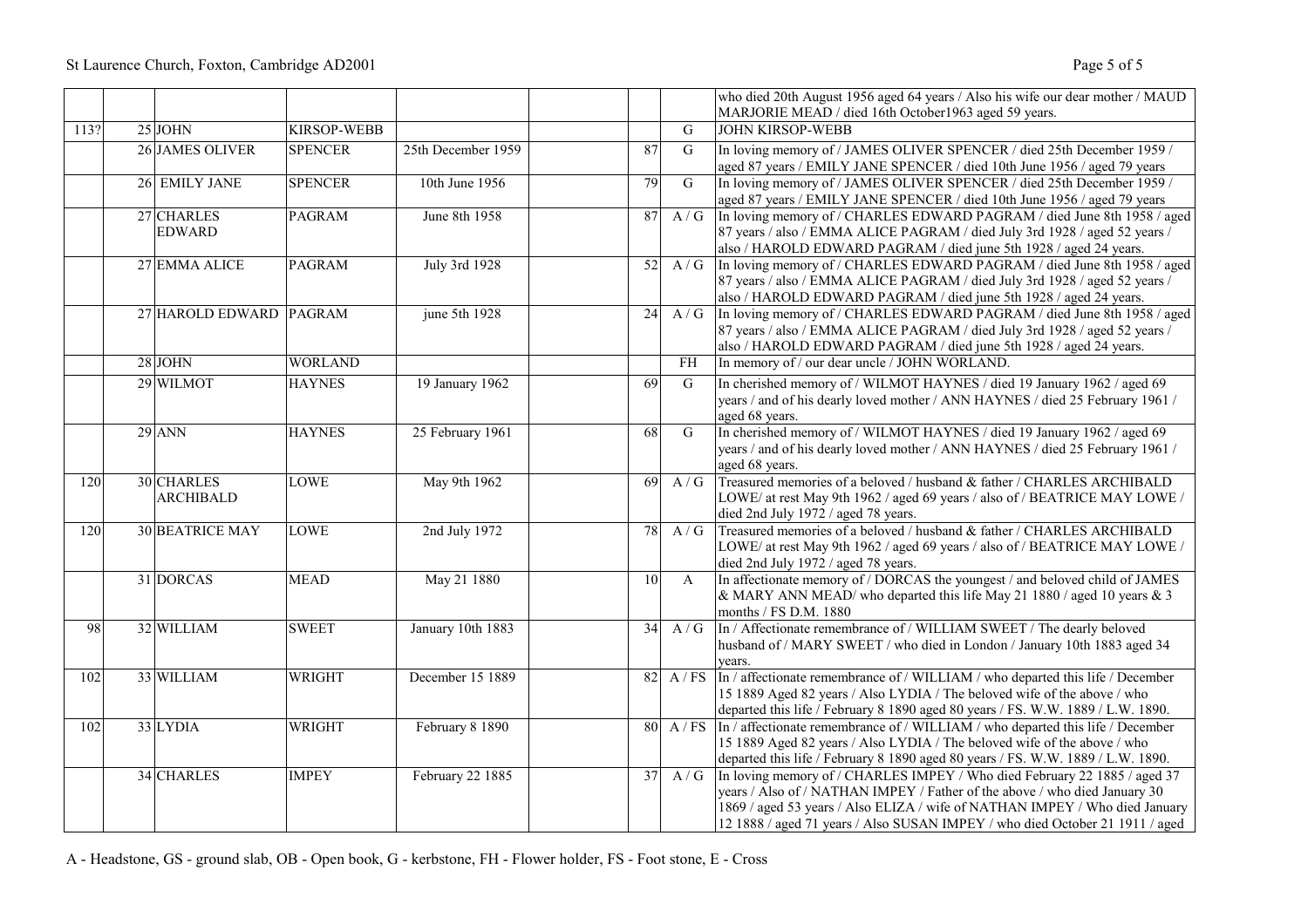|     |                               |                 |                        |                       |                 |                  | 59 years / FS C.I. 1885 / N.I. 1869 / E.I. 1888 S I 1911                                                                                                                                                                                                                                                                                                                                                                                                                                                                                                                                                                                                                                                                                                                                                                                                                                                                                                                                                                                                                                         |
|-----|-------------------------------|-----------------|------------------------|-----------------------|-----------------|------------------|--------------------------------------------------------------------------------------------------------------------------------------------------------------------------------------------------------------------------------------------------------------------------------------------------------------------------------------------------------------------------------------------------------------------------------------------------------------------------------------------------------------------------------------------------------------------------------------------------------------------------------------------------------------------------------------------------------------------------------------------------------------------------------------------------------------------------------------------------------------------------------------------------------------------------------------------------------------------------------------------------------------------------------------------------------------------------------------------------|
|     | 34 NATHAN                     | <b>IMPEY</b>    | January 30 1869        |                       | $\overline{53}$ | A/G              | as above                                                                                                                                                                                                                                                                                                                                                                                                                                                                                                                                                                                                                                                                                                                                                                                                                                                                                                                                                                                                                                                                                         |
|     | 34 ELIZA                      | <b>IMPEY</b>    | <b>January 12 1888</b> |                       | $\overline{71}$ | $\overline{A/G}$ | as above                                                                                                                                                                                                                                                                                                                                                                                                                                                                                                                                                                                                                                                                                                                                                                                                                                                                                                                                                                                                                                                                                         |
|     | 34 SUSAN                      | <b>IMPEY</b>    | October 21 1911        |                       | $\overline{59}$ | A/G              | as above                                                                                                                                                                                                                                                                                                                                                                                                                                                                                                                                                                                                                                                                                                                                                                                                                                                                                                                                                                                                                                                                                         |
| 104 | 35 JAMES                      | <b>GIFFORD</b>  | February 3rd 1896      | February 12th<br>1818 |                 | E/G              | In loving memory / of / c GIFFORD / Born February 12th 1818 / at / Grange of<br>Bladnoch / Wigtownshire Scotland / Died at Foxton Bury / February 3rd 1896 /<br>Also of MARGARET GRACE B GIFFORD / Wife of the above / Born August 21st<br>1834 / Died February 4th 1917 / Also of MARGARET daughter of / JAMES &<br>MARGARET GIFFORD / Died at Bedford June 24th 1937 / aged 81 years / Peace<br>perfect peace / In loving memory of ELIZABETH GIFFORD / Died at Bedford<br>November 11th 1942 / Aged 83 years / Also of PATRICK / youngest son of /<br>JAMES & MARGARET GIFFORD / Died May 10th 1951 / aged 83 years /<br>ISABEL MARY GIFFORD / wife of JAMES GIFFORD / died May 22nd 1960 /<br>aged 88 / In loving memory of / THOMAS McCLELLAND GIFFORD / who enters<br>into rest March 11th 1963 / in his 96th year / Also MAUD ELIZA / widow of<br>THOMAS McCLELLAND GIFFORD / Died September 20th 1970 / in her 98th<br>year. / In / Devoted memory / of / JAMES GIFFORD / Died June 9 1938 / at /<br>Kilmacolm Scotland / aged 72 / In ever loving memory of / ISABELLA H B<br>GIFFORD / |
| 104 | 35 MARGARET<br><b>GRACE B</b> | <b>GIFFORD</b>  | February 4th 1917      | August 21st<br>1834   |                 | E/G              | as above                                                                                                                                                                                                                                                                                                                                                                                                                                                                                                                                                                                                                                                                                                                                                                                                                                                                                                                                                                                                                                                                                         |
| 104 | 35 MARGARET                   | <b>GIFFORD</b>  | June 24th 1937         |                       | 81              | E/G              | as above                                                                                                                                                                                                                                                                                                                                                                                                                                                                                                                                                                                                                                                                                                                                                                                                                                                                                                                                                                                                                                                                                         |
| 104 | 35 ELIZABETH                  | <b>GIFFORD</b>  | November 11th 1942     |                       | 83              | E/G              | as above                                                                                                                                                                                                                                                                                                                                                                                                                                                                                                                                                                                                                                                                                                                                                                                                                                                                                                                                                                                                                                                                                         |
| 104 | 35 PATRICK                    | <b>GIFFORD</b>  | May 10th 1951          |                       | 83              | E/G              | as above                                                                                                                                                                                                                                                                                                                                                                                                                                                                                                                                                                                                                                                                                                                                                                                                                                                                                                                                                                                                                                                                                         |
| 104 | 35 ISABEL MARY                | <b>GIFFORD</b>  | May 22nd 1960          |                       | 88              | E/G              | as above                                                                                                                                                                                                                                                                                                                                                                                                                                                                                                                                                                                                                                                                                                                                                                                                                                                                                                                                                                                                                                                                                         |
| 104 | 35 THOMAS<br>McCLELLAND       | <b>GIFFORD</b>  | March 11th 1963        |                       | 96              | E/G              | as above                                                                                                                                                                                                                                                                                                                                                                                                                                                                                                                                                                                                                                                                                                                                                                                                                                                                                                                                                                                                                                                                                         |
| 104 | 35 MAUD ELIZA                 | <b>GIFFORD</b>  | September 20th 1970    |                       | 98              | E/G              | as above                                                                                                                                                                                                                                                                                                                                                                                                                                                                                                                                                                                                                                                                                                                                                                                                                                                                                                                                                                                                                                                                                         |
| 104 | 35 JAMES                      | <b>GIFFORD</b>  | June 9 1938            |                       | $\overline{72}$ | E/G              | as above                                                                                                                                                                                                                                                                                                                                                                                                                                                                                                                                                                                                                                                                                                                                                                                                                                                                                                                                                                                                                                                                                         |
| 104 | 35 ISABELLA H B               | <b>GIFFORD</b>  | May 11th 1939          |                       | 77              | E/G              | as above                                                                                                                                                                                                                                                                                                                                                                                                                                                                                                                                                                                                                                                                                                                                                                                                                                                                                                                                                                                                                                                                                         |
|     | 36 ELI                        | WRIGHT          | March 3rd 1935         |                       | 72              | $\mathbf{A}$     | Erected / to the memory / of / ELI WRIGHT/ Died March 3rd 1935 / aged 72 years /<br>Rest in Peace. -                                                                                                                                                                                                                                                                                                                                                                                                                                                                                                                                                                                                                                                                                                                                                                                                                                                                                                                                                                                             |
| 106 | 37 EDWIN                      | <b>JENNINGS</b> | August 3rd 1927        | April. 8th 1900       |                 |                  | $E/G$ Resting / In / Loving memory / of / EDWIN beloved son of / HENRY E &<br>MARTHA M JENNINGS / Born April. 8th 1900 / Died August 3rd 1927 / The<br>result of a motor cycle accident / Also of / JOHN beloved husband of GLADYS /<br>Died 4th April 1949 / aged 51 years.                                                                                                                                                                                                                                                                                                                                                                                                                                                                                                                                                                                                                                                                                                                                                                                                                     |
| 106 | 37 JOHN                       | <b>JENNINGS</b> | 4th April 1949         |                       | 51              | E/G              | Resting / In / Loving memory / of / EDWIN beloved son of / HENRY E &<br>MARTHA M JENNINGS / Born April. 8th 1900 / Died August 3rd 1927 / The<br>result of a motor cycle accident / Also of / JOHN beloved husband of GLADYS /<br>Died 4th April 1949 / aged 51 years.                                                                                                                                                                                                                                                                                                                                                                                                                                                                                                                                                                                                                                                                                                                                                                                                                           |
| 101 | <b>38 MARY AGNETTA</b>        | <b>RAYNER</b>   | May 29th 1904          |                       | $\overline{17}$ | $\mathbf{A}$     | In loving memory of / MARY AGNETTA RAYNER / Who died ( in the Great<br>Northern Hospital London after a painful operation) May 29th 1904 / In her 17th<br>year / FS M.A.R.1904.                                                                                                                                                                                                                                                                                                                                                                                                                                                                                                                                                                                                                                                                                                                                                                                                                                                                                                                  |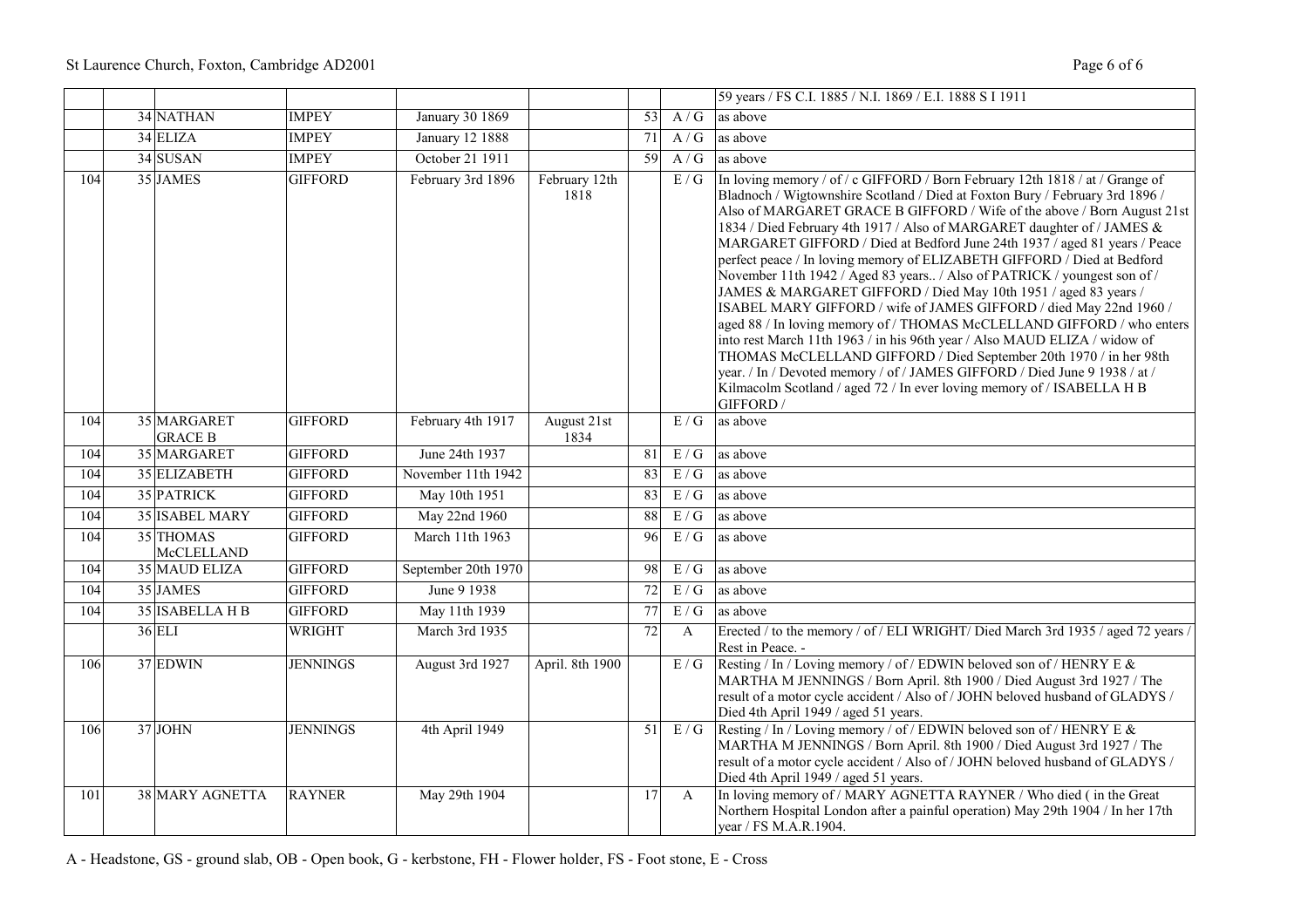| 100 | 39 CHARLOTTE                   | <b>OLIVER</b> | June 22 1905     | 50              | A/G | Sacred / to the memory of / CHARLOTTE OLIVER / Who died June 22 1905 aged<br>50 / Also of WILLIAM OLIVER / Who died June 23 1909 aged 51 / And of their<br>two sons who gave their lives for King & country / WILLIAM CROMWELL<br>OLIVER L / Cpl 18th O.M.O. Hussars / Killed in action May 24 1915 aged 19 /<br>Interred in Ylamertinche Cemetery Belgium / AMBROSE OLIVER / 9th Rifle<br>Brigade / Killed in action May 14 1916 aged 28 / Interred in Avesmes-de-comte<br>Cemetery France / May they rest in peace / ALFRED CHARLES OLIVER / Died<br>April 13 1886 aged 10 months. |
|-----|--------------------------------|---------------|------------------|-----------------|-----|--------------------------------------------------------------------------------------------------------------------------------------------------------------------------------------------------------------------------------------------------------------------------------------------------------------------------------------------------------------------------------------------------------------------------------------------------------------------------------------------------------------------------------------------------------------------------------------|
| 100 | 39 WILLIAM                     | <b>OLIVER</b> | June 23 1909     | 511             | A/G | Sacred / to the memory of / CHARLOTTE OLIVER / Who died June 22 1905 aged<br>50 / Also of WILLIAM OLIVER / Who died June 23 1909 aged 51 / And of their<br>two sons who gave their lives for King & country / WILLIAM CROMWELL<br>OLIVER L / Cpl 18th O.M.O. Hussars / Killed in action May 24 1915 aged 19 /<br>Interred in Ylamertinche Cemetery Belgium / AMBROSE OLIVER / 9th Rifle<br>Brigade / Killed in action May 14 1916 aged 28 / Interred in Avesmes-de-comte<br>Cemetery France / May they rest in peace / ALFRED CHARLES OLIVER / Died<br>April 13 1886 aged 10 months. |
| 100 | 39 WILLIAM<br><b>CROMWELL</b>  | <b>OLIVER</b> | May 24 1915      | 19              | A/G | Sacred / to the memory of / CHARLOTTE OLIVER / Who died June 22 1905 aged<br>50 / Also of WILLIAM OLIVER / Who died June 23 1909 aged 51 / And of their<br>two sons who gave their lives for King & country / WILLIAM CROMWELL<br>OLIVER L / Cpl 18th O.M.O. Hussars / Killed in action May 24 1915 aged 19 /<br>Interred in Ylamertinche Cemetery Belgium / AMBROSE OLIVER / 9th Rifle<br>Brigade / Killed in action May 14 1916 aged 28 / Interred in Avesmes-de-comte<br>Cemetery France / May they rest in peace / ALFRED CHARLES OLIVER / Died<br>April 13 1886 aged 10 months. |
| 100 | 39 AMBROSE                     | <b>OLIVER</b> | May 14 1916      | 28              | A/G | Sacred / to the memory of / CHARLOTTE OLIVER / Who died June 22 1905 aged<br>50 / Also of WILLIAM OLIVER / Who died June 23 1909 aged 51 / And of their<br>two sons who gave their lives for King & country / WILLIAM CROMWELL<br>OLIVER L / Cpl 18th O.M.O. Hussars / Killed in action May 24 1915 aged 19 /<br>Interred in Ylamertinche Cemetery Belgium / AMBROSE OLIVER / 9th Rifle<br>Brigade / Killed in action May 14 1916 aged 28 / Interred in Avesmes-de-comte<br>Cemetery France / May they rest in peace / ALFRED CHARLES OLIVER / Died<br>April 13 1886 aged 10 months. |
| 100 | <b>39 ALFRED CHARLES</b>       | <b>OLIVER</b> | April 13 1886    | 10 <sub>m</sub> | A/G | Sacred / to the memory of / CHARLOTTE OLIVER / Who died June 22 1905 aged<br>50 / Also of WILLIAM OLIVER / Who died June 23 1909 aged 51 / And of their<br>two sons who gave their lives for King & country / WILLIAM CROMWELL<br>OLIVER L / Cpl 18th O.M.O. Hussars / Killed in action May 24 1915 aged 19 /<br>Interred in Ylamertinche Cemetery Belgium / AMBROSE OLIVER / 9th Rifle<br>Brigade / Killed in action May 14 1916 aged 28 / Interred in Avesmes-de-comte<br>Cemetery France / May they rest in peace / ALFRED CHARLES OLIVER / Died<br>April 13 1886 aged 10 months. |
| 99  | <b>40 REUBEN CHARLES BRAND</b> |               | February 28 1916 | 33              | A/G | Sacred / to the / memory of / REUBEN CHARLES BRAND / Who died February<br>28 1916 / aged 33 years / May he rest in peace / Also / HILDA BRAND / Died<br>April 24 1963 / aged 81 years / Reunited.                                                                                                                                                                                                                                                                                                                                                                                    |
| 99  | 40 HILDA                       | <b>BRAND</b>  | April 24 1963    | 81              | A/G | Sacred / to the / memory of / REUBEN CHARLES BRAND / Who died February<br>28 1916 / aged 33 years / May he rest in peace / Also / HILDA BRAND / Died<br>April 24 1963 / aged 81 years / Reunited.                                                                                                                                                                                                                                                                                                                                                                                    |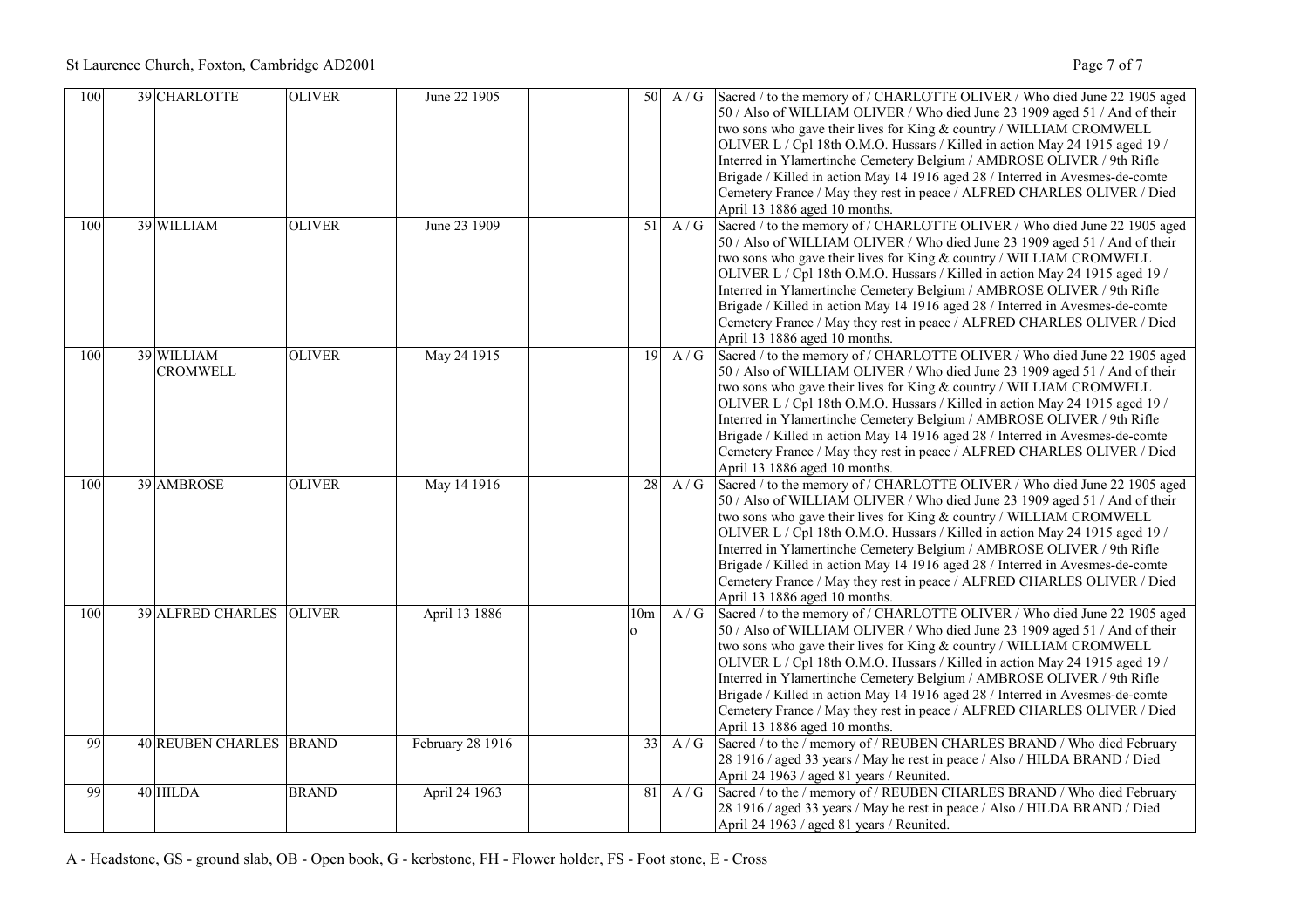|    | 41 WILLIAM THOMAS NEWMAN<br>IOHN |                | February 25th 1932 |      | 75 | G            | In loving memory of / WILLIAM THOMAS JOHN / died February 25th 1932 aged<br>75 years / Also of / FRANCES ADELAIDE NEWMAN / His wife died May 14th<br>1937 aged 79 years / And of / EMMA NEWMAN / their daughter died October 28th<br>1944 aged 64 years                                                                                                                      |
|----|----------------------------------|----------------|--------------------|------|----|--------------|------------------------------------------------------------------------------------------------------------------------------------------------------------------------------------------------------------------------------------------------------------------------------------------------------------------------------------------------------------------------------|
|    | 41 FRANCES<br><b>ADELAIDE</b>    | <b>NEWMAN</b>  | May 14th 1937      |      | 79 | G            | In loving memory of / WILLIAM THOMAS JOHN / died February 25th 1932 aged<br>75 years / Also of / FRANCES ADELAIDE NEWMAN / His wife died May 14th<br>1937 aged 79 years / And of / EMMA NEWMAN / their daughter died October 28th<br>1944 aged 64 years                                                                                                                      |
|    | 41 EMMA                          | <b>NEWMAN</b>  | October 28th 1944  |      | 64 | $\mathsf{G}$ | In loving memory of / WILLIAM THOMAS JOHN / died February 25th 1932 aged<br>75 years / Also of / FRANCES ADELAIDE NEWMAN / His wife died May 14th<br>1937 aged 79 years / And of / EMMA NEWMAN / their daughter died October 28th<br>1944 aged 64 years                                                                                                                      |
| 95 | 42 SELENA                        | <b>LOOKER</b>  | May 5th 1951       |      | 66 | A/G          | In / Ever loving memory / of / SELENA LOOKER / Beloved wife & mother / who<br>passed away May 5th 1951 / aged 66 years / HERBERT JOE LOOKER / Died<br>December 4th 1973 / aged 90 years.                                                                                                                                                                                     |
| 95 | 42 HERBERT JOE                   | <b>LOOKER</b>  | December 4th 1973  |      |    | $90$ A/G     | In / Ever loving memory / of / SELENA LOOKER / Beloved wife & mother / who<br>passed away May 5th 1951 / aged 66 years / HERBERT JOE LOOKER / Died<br>December 4th 1973 / aged 90 years.                                                                                                                                                                                     |
|    | 43 HENRY JOHN                    | <b>HOWLETT</b> | October 23rd 1953  |      | 63 | A/G          | Treasured memories of / a devoted husband & father / HENRY JOHN HOWLETT/<br>at rest October 23rd 1953 / aged 63 years / Also a beloved wife & mother /<br>HANNAH EMILY HOWLETT / Died 18th July 1975 / Reunited.                                                                                                                                                             |
|    | <b>43 HANNAH EMILY</b>           | <b>HOWLETT</b> | 18th July 1975     |      |    | A/G          | Treasured memories of / a devoted husband & father / HENRY JOHN HOWLETT/<br>at rest October 23rd 1953 / aged 63 years / Also a beloved wife & mother /<br>HANNAH EMILY HOWLETT / Died 18th July 1975 / Reunited.                                                                                                                                                             |
|    | 44 CAROLINE MABEL FLACK          |                | 1953               | 1882 |    | <b>FH</b>    | CAROLINE / MABEL FLACK / 1882-1953.                                                                                                                                                                                                                                                                                                                                          |
|    | 45 JOHN W F                      | <b>WRIGHT</b>  | September 1940     |      |    | $19$ A/G     | In ever loving memory of / JOHN KIRBY/ Who passed to the higher life / March<br>17th 1935 aged 74 years / Also of his wife / EMMA KIRBY / Who entered into rest<br>/ on the 20th of March 1945 in her 88th year / In honoured memory of JOHN W F<br>WRIGHT/ their grandson who lost his life at sea / While serving on H.M. Destroyer<br>ESK / September 1940 aged 19 years. |
| 80 | 45 JOHN                          | <b>KIRBY</b>   | March 17th 1935    |      |    | 74 $A/G$     | In ever loving memory of / JOHN KIRBY/ Who passed to the higher life / March<br>17th 1935 aged 74 years / Also of his wife / EMMA KIRBY / Who entered into rest<br>/ on the 20th of March 1945 in her 88th year / In honoured memory of JOHN W F<br>WRIGHT/their grandson who lost his life at sea / While serving on H.M. Destroyer<br>ESK / September 1940 aged 19 years.  |
| 80 | 45 EMMA                          | <b>KIRBY</b>   | 20th of March 1945 |      |    | $88$ A/G     | In ever loving memory of / JOHN KIRBY/ Who passed to the higher life / March<br>17th 1935 aged 74 years / Also of his wife / EMMA KIRBY / Who entered into rest<br>/ on the 20th of March 1945 in her 88th year / In honoured memory of JOHN W F<br>WRIGHT/ their grandson who lost his life at sea / While serving on H.M. Destroyer<br>ESK / September 1940 aged 19 years. |
|    | 46 JANE                          | <b>NEWMAN</b>  | May 26th 1933      |      | 82 |              | G / FH In loving memory of our dear Aunt / JANE second wife of / JOHN NEWMAN Died<br>May 26th / 1933 aged 82 years / At rest.                                                                                                                                                                                                                                                |
|    | 47 EMMA                          | <b>NEWMAN</b>  | January 4th 1892   |      |    | $48$ A/G     | In loving memory of / EMMA / The dearly beloved wife of / JOHN NEWMAN/<br>who departed this life after a / long and severe illness / January 4th 1892 / aged 48<br>years / Also of / JOHN NEWMAN / husband of the above / who departed this life /                                                                                                                           |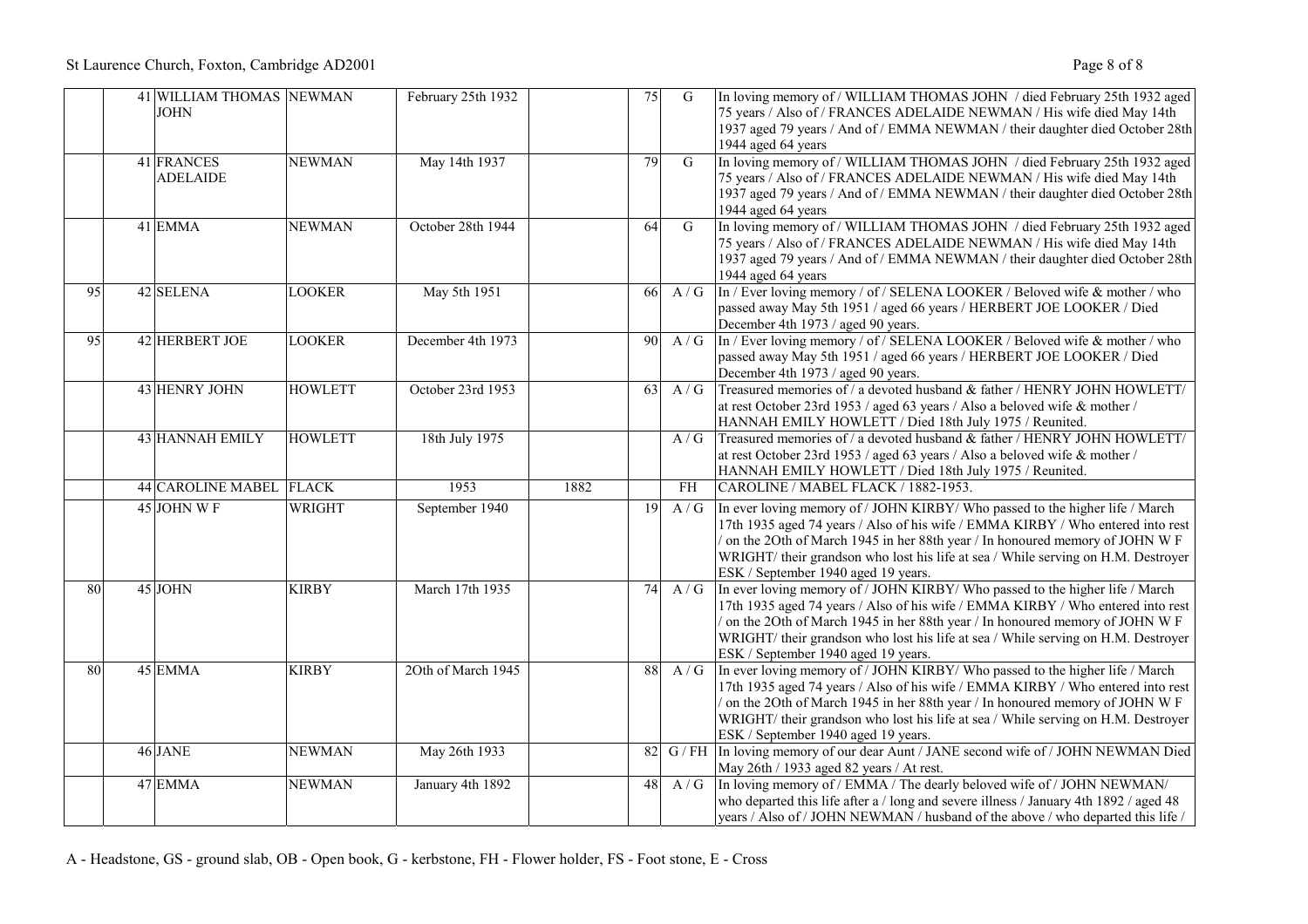|                     |                |                        |                 |               | March 14th 1925 / aged 82 years. / His end was peace / FS E.N. 1892 / I J.N. 1925.                                                                                                                                                                                                                                                       |
|---------------------|----------------|------------------------|-----------------|---------------|------------------------------------------------------------------------------------------------------------------------------------------------------------------------------------------------------------------------------------------------------------------------------------------------------------------------------------------|
| 47 JOHN             | <b>NEWMAN</b>  | March 14th 1925        |                 | 82 $A/G$      | In loving memory of / EMMA / The dearly beloved wife of / JOHN NEWMAN/<br>who departed this life after a / long and severe illness / January 4th 1892 / aged 48<br>years / Also of / JOHN NEWMAN / husband of the above / who departed this life /<br>March 14th 1925 / aged 82 years. / His end was peace / FS E.N. 1892 / I J.N. 1925. |
| <b>48 SARAH ANN</b> | <b>FULLER</b>  | <b>January 29 1879</b> |                 |               | 43 A/FS SARAH ANN the wife of / HENRY FULLER / and the beloved daughter of /<br>THOMAS NEWMAN/ Who died January 29 1879 / aged 43 years. FS A.F. 1879                                                                                                                                                                                    |
| 49 THOMAS           | <b>NEWMAN</b>  | January (17?) 1885     | 81              | $\mathsf{A}$  | Affectionate Remembrance / of / MARY NEWMAN/ who died February 9 1875 /<br>aged 71 years / THOMAS NEWMAN / husband or the above / who died January<br>(17?) 1885 / aged 81 years.                                                                                                                                                        |
| 49 MARY             | <b>NEWMAN</b>  | February 9 1875        | 71              | $\mathbf{A}$  | Affectionate Remembrance / of / MARY NEWMAN/ who died February 9 1875 /<br>aged 71 years / THOMAS NEWMAN / husband or the above / who died January<br>(17?) 1885 / aged 81 years.                                                                                                                                                        |
| 50 EMMA             | <b>DENNIS</b>  | May 7 1912             | 79              | A/G           | In loving memory of / EMMA DENNIS / who entered into rest May 7 1912 aged 79<br>years / Her end was peace.                                                                                                                                                                                                                               |
| 51 THOMAS JAMES     | <b>CAMPON</b>  | January 12th 1899      | 62              | A/G           | In loving remembrance of / THOMAS JAMES CAMPON / who departed this life /<br>January 12th 1899 / aged 62 years / Also of / CAROLINE CAMPON / who died<br>January 5th 1913 aged 78 years / Peace perfect peace.                                                                                                                           |
| 51 CAROLINE         | <b>CAMPON</b>  | January 5th 1913       | 78              | A/G           | In loving remembrance of / THOMAS JAMES CAMPON / who departed this life /<br>January 12th 1899 / aged 62 years / Also of / CAROLINE CAMPON / who died<br>January 5th 1913 aged 78 years / Peace perfect peace.                                                                                                                           |
| 52 JAMES HENRY      | <b>DENNIS</b>  | April 5th 1895         | $\overline{32}$ | A/G           | In loving memory of / JAMES HENRY DENNIS / (of London) Who died April 5th<br>1895 aged 32 years / Gone but not forgotten.                                                                                                                                                                                                                |
| 53 WILLIAM WARD     | <b>ASPLEN</b>  | July 15th 1895         | 77              | <b>GS</b>     | In loving memory of / WILLIAM WARD ASPLEN / who died July 15th 1895 aged<br>77 years / also of / CAROLINE his wife / who died December 12th 1890 aged 68<br>vears.                                                                                                                                                                       |
| 53 CAROLINE         | <b>ASPLEN</b>  | December 12th 1890     | 68              | <b>GS</b>     | In loving memory of / WILLIAM WARD ASPLEN / who died July 15th 1895 aged<br>77 years / also of / CAROLINE his wife / who died December 12th 1890 aged 68<br>vears.                                                                                                                                                                       |
| 54 WILLIAM JOHN     | <b>WARD</b>    | December 16th $190(3)$ | 53              | <b>GS</b>     | In loving memory of / WILLIAM JOHN / WARD / who died December 16th<br>190(3) aged 53 years.                                                                                                                                                                                                                                              |
| 55 FAN (NY?)        | <b>ASPLEN</b>  | November 30th 1877     | 58              | <b>GS</b>     | In / Loving memory of FAN (NY?) ASPLEN/ who died / November 30th 1877 /<br>aged 58 years.                                                                                                                                                                                                                                                |
| 56 WILLIAM          | <b>ASPLEN</b>  | September 9 1864       | 77              | <b>GS</b>     | In remembrance of / WILLIAM ASPLEN / who entered into everlasting rest<br>September 9 1864 / aged 77 years / also of MARY wife of the above who fell asleep<br>in Jesus October 6 1862 / aged                                                                                                                                            |
| 56 MARY             | <b>ASPLEN</b>  | October 6 1862         |                 | <b>GS</b>     | In remembrance of / WILLIAM ASPLEN / who entered into everlasting rest<br>September 9 1864 / aged 77 years / also of MARY wife of the above who fell asleep<br>in Jesus October 6 1862 / aged                                                                                                                                            |
| 57 SIDNEY           | <b>CHAPMAN</b> | October 10th 1864      | 6               | $\mathcal{C}$ | Sacred to the memory of / the beloved children of / JOHN & MARTHA ROADS /<br>SIDNEY CHAPMAN died October 10th 1864 aged 6 years & 7 months / Also of /<br>MARY FRANCES ROADS / Died October 15th 1864 aged 3 years & 9 months.                                                                                                           |
| 57 MARY FRANCES     | <b>ROADS</b>   | October 15th 1864      | 3               | $\mathcal{C}$ | Sacred to the memory of / the beloved children of / JOHN & MARTHA ROADS /<br>SIDNEY CHAPMAN died October 10th 1864 aged 6 years & 7 months / Also of /<br>MARY FRANCES ROADS / Died October 15th 1864 aged 3 years & 9 months.                                                                                                           |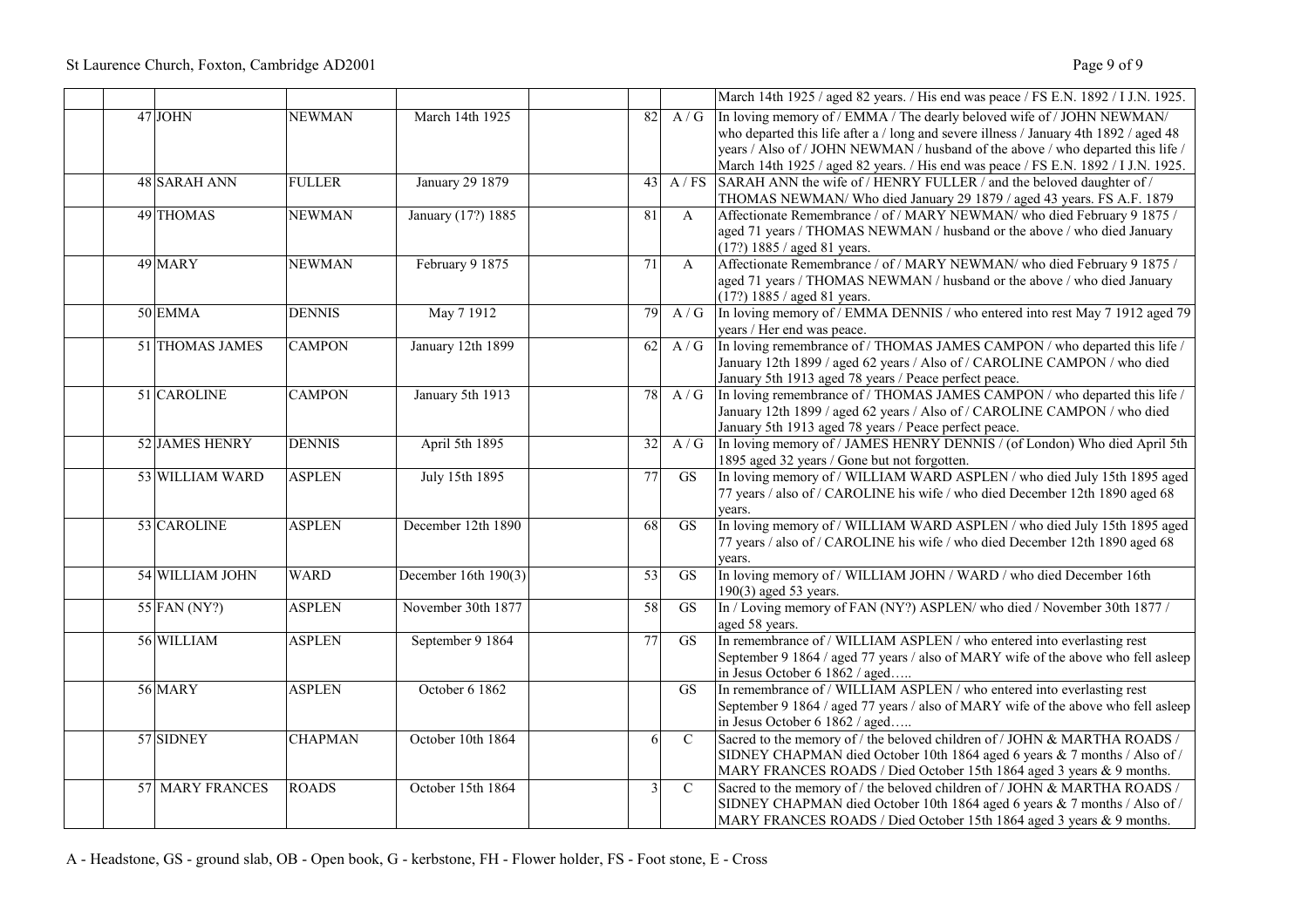/ l / / f h f h / di d b / d /

|  | 58 JOHN                       | <b>ROADS</b>             | October 22nd 1884       | July 20th 1823 |                 | $\mathbf{F}$ | In loving memory of JOHN ROADS/ Born July 20th 1823 Died October 22nd 1884<br>and of MARTHA his wife / Born July 3rd 1820 died at Bridlington Quay Yorkshire<br>August 30th 1887 / and of their son-in-law WILLIAM THOMAS SCRUBY of<br>Cambridge / who died January 28th 1936 aged 83 years.                                                                 |
|--|-------------------------------|--------------------------|-------------------------|----------------|-----------------|--------------|--------------------------------------------------------------------------------------------------------------------------------------------------------------------------------------------------------------------------------------------------------------------------------------------------------------------------------------------------------------|
|  | 58 MARTHA                     | <b>ROADS</b>             | <b>August 30th 1887</b> | July 3rd 1820  |                 | F            | In loving memory of JOHN ROADS/ Born July 20th 1823 Died October 22nd 1884<br>and of MARTHA his wife / Born July 3rd 1820 died at Bridlington Quay Yorkshire<br>August 30th 1887 / and of their son-in-law WILLIAM THOMAS SCRUBY of<br>Cambridge / who died January 28th 1936 aged 83 years.                                                                 |
|  | 58 WILLIAM THOMAS SCRUBY      |                          | January 28th 1936       |                | 83              | $\mathbf{F}$ | In loving memory of JOHN ROADS/ Born July 20th 1823 Died October 22nd 1884<br>and of MARTHA his wife / Born July 3rd 1820 died at Bridlington Quay Yorkshire<br>August 30th 1887 / and of their son-in-law WILLIAM THOMAS SCRUBY of<br>Cambridge / who died January 28th 1936 aged 83 years.                                                                 |
|  | 59 ZILPAH<br><b>CATHERINE</b> | <b>SCRUBY</b><br>(ROADS) | December 5th 1946       |                | $\overline{90}$ | $\mathbf{F}$ | In loving memory of ZILPAH CATHERINE / daughter of JOHN & MARTHA and<br>wife of WILLIAM THOMAS SCRUBY/ died December 5th 1946 aged 90 years /<br>Dear parents.                                                                                                                                                                                               |
|  | 60 CLARA JANE                 | <b>AMMON</b>             | 5th February 1936       |                | 51              | G            | In loving memory of / CLARA JANE AMMON / of London / Died 5th February<br>1936 / aged 51 years.                                                                                                                                                                                                                                                              |
|  | 61 WILLIAM                    | <b>FLETCHER</b>          | August 13th 18(66?)     |                | $\overline{52}$ | A            | In / Loving remembrance of / WILLIAM FLETCHER / who departed this life /<br>August 13th 18(66?) / aged 52 years.                                                                                                                                                                                                                                             |
|  | 62 HARRIET                    | <b>LOOKER</b>            | April 10 1876           |                | 60              | $\mathbf{A}$ | In / Memory of / HARRIET LOOKER/ The beloved wife / of / THOMAS<br>LOOKER / who departed / this life / April the 10 1876 / Deeply lamented / aged 60.                                                                                                                                                                                                        |
|  | 63 ABRAHAM                    | <b>LOOKER</b>            | April 12 1904           |                |                 | $85$ A/FS    | In memory of / ABRAHAM LOOKER / died April 12 1904 / aged 85 years / also of<br>CHARLES LOOKER / died February 13 1872 / aged 22 years / also of / SUSAN<br>HARRIET LOOKER / died January 25 1905 / aged 48 years / Interred in Finchley<br>Cemetery / also of / REBEKAH wife of the above / died January 11 1907 / in her<br>90th year / Her end was peace. |
|  | 63 CHARLES                    | <b>LOOKER</b>            | February 13 1872        |                | 22              | A/FS         | In memory of / ABRAHAM LOOKER / died April 12 1904 / aged 85 years / also of<br>CHARLES LOOKER / died February 13 1872 / aged 22 years / also of / SUSAN<br>HARRIET LOOKER / died January 25 1905 / aged 48 years / Interred in Finchley<br>Cemetery / also of / REBEKAH wife of the above / died January 11 1907 / in her<br>90th year / Her end was peace. |
|  | <b>63 SUSAN HARRIET</b>       | <b>LOOKER</b>            | <b>January 25 1905</b>  |                | 48              | A/FS         | In memory of / ABRAHAM LOOKER / died April 12 1904 / aged 85 years / also of<br>CHARLES LOOKER / died February 13 1872 / aged 22 years / also of / SUSAN<br>HARRIET LOOKER / died January 25 1905 / aged 48 years / Interred in Finchley<br>Cemetery / also of / REBEKAH wife of the above / died January 11 1907 / in her<br>90th year / Her end was peace. |
|  | 63 REBEKAH                    | <b>LOOKER</b>            | <b>January 11 1907</b>  |                | 90              | A/FS         | In memory of / ABRAHAM LOOKER / died April 12 1904 / aged 85 years / also of<br>CHARLES LOOKER / died February 13 1872 / aged 22 years / also of / SUSAN<br>HARRIET LOOKER / died January 25 1905 / aged 48 years / Interred in Finchley<br>Cemetery / also of / REBEKAH wife of the above / died January 11 1907 / in her<br>90th year / Her end was peace. |
|  | 64 DAPHNE                     | <b>MEAD</b>              | 27th March 1943         |                | 21              | $\mathbf{A}$ | Sacred / To the memory of / DAPHNE MEAD / Died 27th March 1943 / aged 21<br>years / also / GEORGE / father of Daphne / died 1st October 1977 / and DAVID /<br>son of GEORGE / brother of DAPHNE / Died 15th September 1981.                                                                                                                                  |
|  | 64 GEORGE                     | <b>MEAD</b>              | 1st October 1977        |                |                 | A            | Sacred / To the memory of / DAPHNE MEAD / Died 27th March 1943 / aged 21                                                                                                                                                                                                                                                                                     |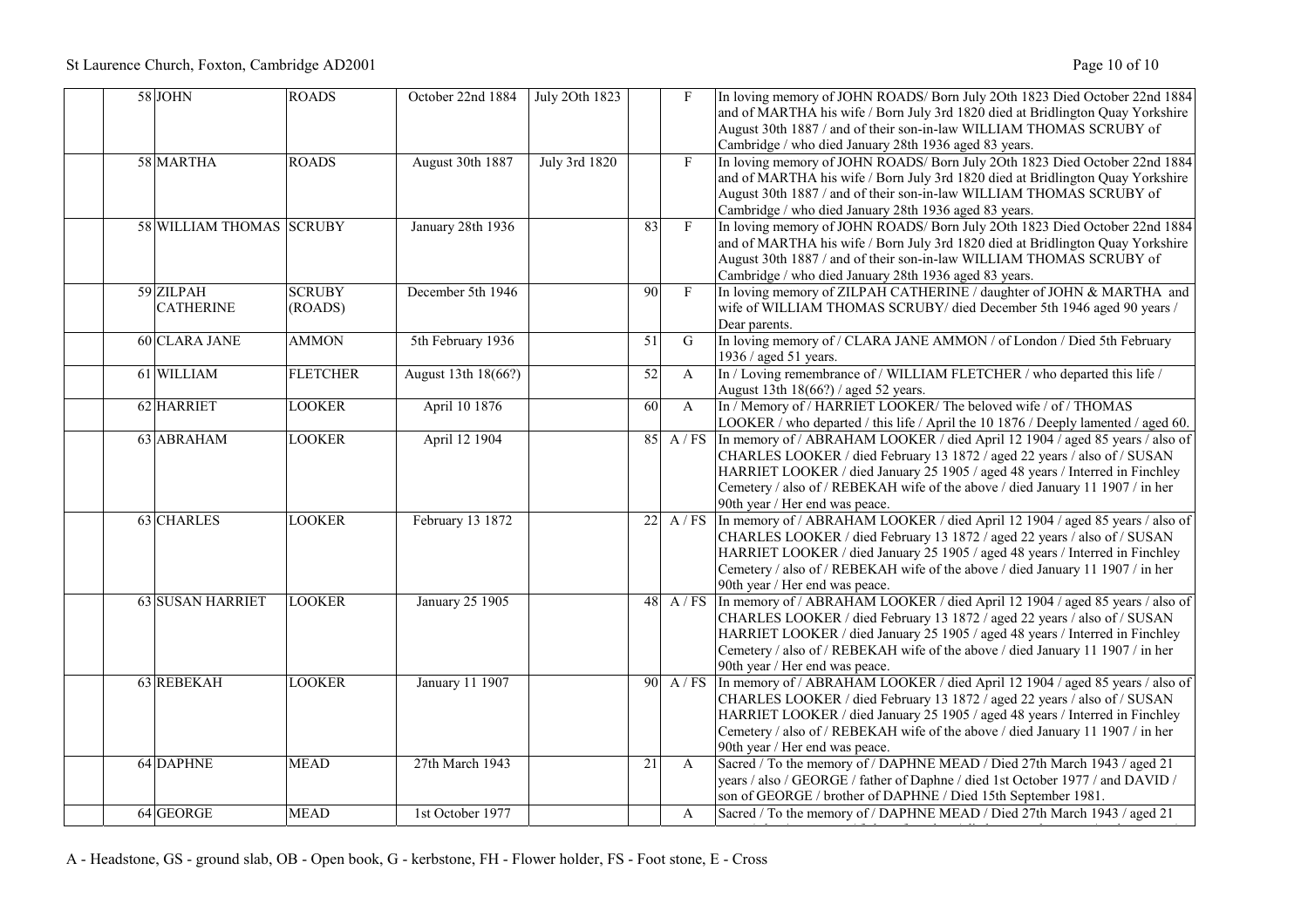|  |                         |                 |                     |    |              | years / also / GEORGE / father of Daphne / died 1st October 1977 / and DAVID /<br>son of GEORGE / brother of DAPHNE / Died 15th September 1981                |
|--|-------------------------|-----------------|---------------------|----|--------------|---------------------------------------------------------------------------------------------------------------------------------------------------------------|
|  | 64 DAVID                | <b>MEAD</b>     | 15th September 1981 |    | $\mathbf{A}$ | Sacred / To the memory of / DAPHNE MEAD / Died 27th March 1943 / aged 21<br>years / also / GEORGE / father of Daphne / died 1st October 1977 / and DAVID /    |
|  |                         |                 |                     |    |              | son of GEORGE / brother of DAPHNE / Died 15th September 1981.                                                                                                 |
|  | 65 JOHN                 | <b>HALE</b>     | 5th March 1942      | 62 | A/G          | In / Loving memory of / my dear husband / JOHN HALE / Died 5th March 1942                                                                                     |
|  |                         |                 |                     |    |              | aged 62 / Also in loving memory / of a dear son / ERNEST J HALE / Died 16th                                                                                   |
|  | 65 ERNEST J             | <b>HALE</b>     | 16th March 1965     | 49 | A/G          | March 1965 aged 49 years.<br>In / Loving memory of / my dear husband / JOHN HALE / Died 5th March 1942                                                        |
|  |                         |                 |                     |    |              | aged 62 / Also in loving memory / of a dear son / ERNEST J HALE / Died 16th                                                                                   |
|  |                         |                 |                     |    |              | March 1965 aged 49 years.                                                                                                                                     |
|  | <b>66 BEATRICE MARY</b> | <b>EDIS</b>     | June 8th 1936       | 30 | E/G          | In loving memory of / BEATRICE MARY EDIS / who passed away / June 8th 1936                                                                                    |
|  |                         |                 |                     |    |              | / aged 30 years / R.I.P. / Also the mother of the above / ALTHEA JANE HALE/<br>Died 19th October 1966.                                                        |
|  | 66 ALTHEA JANE          | <b>HALE</b>     | 19th October 1966   |    |              | E / G In loving memory of / BEATRICE MARY EDIS / who passed away / June 8th 1936                                                                              |
|  |                         |                 |                     |    |              | aged 30 years / R.I.P. / Also the mother of the above / ALTHEA JANE HALE/                                                                                     |
|  |                         |                 |                     |    |              | Died 19th October 1966.                                                                                                                                       |
|  | 67 JANE                 | <b>LEGGE</b>    | 14th November 1943  |    | 76 $A/G$     | R.I.P. / In loving memory of / my dear wife / JANE LEGGE / who departed this life                                                                             |
|  |                         |                 |                     |    |              | on / 14th November 1943 / aged 76 years / also of / CHARLES WILLIAM /<br>husband of the above / Died 10th January 1949 / aged 80 years.                       |
|  | 67 CHARLES              | <b>LEGGE</b>    | 10th January 1949   | 80 | A/G          | R.I.P. / In loving memory of / my dear wife / JANE LEGGE / who departed this life                                                                             |
|  | <b>WILLIAM</b>          |                 |                     |    |              | on / 14th November 1943 / aged 76 years / also of / CHARLES WILLIAM /                                                                                         |
|  |                         |                 |                     |    |              | husband of the above / Died 10th January 1949 / aged 80 years.                                                                                                |
|  | <b>68 FRANCIS</b>       | <b>LANGFORD</b> | April 2nd 1943      |    | $70$ A/G     | In / Loving memory of / FRANCIS LANGFORD / Who died April 2nd 1943 / aged                                                                                     |
|  |                         |                 |                     |    |              | 70 years / Also his wife / and our dear mother / FLORENCE MARY LANGFORD /<br>died November 23rd 1948 / aged 72 years / Reunited.                              |
|  | 68 FLORENCE MARY        | <b>LANGFORD</b> | November 23rd 1948  | 72 | A/G          | In / Loving memory of / FRANCIS LANGFORD / Who died April 2nd 1943 / aged                                                                                     |
|  |                         |                 |                     |    |              | 70 years / Also his wife / and our dear mother / FLORENCE MARY LANGFORD /                                                                                     |
|  |                         |                 |                     |    |              | died November 23rd 1948 / aged 72 years / Reunited.                                                                                                           |
|  | 69 GLADYS IRENE         | <b>EDIS</b>     | June 9th 1958       | 50 | ${\bf G}$    | In loving memory of / GLADYS IRENE EDIS/ who fell asleep June 9th 1958 / aged<br>50 years                                                                     |
|  | 70 HARVEY               | <b>MORLEY</b>   | 30 November 1944    | 83 | $\mathbf{A}$ | Loving / Memories of / our dear grandparents / HARVEY MORLEY / died 30                                                                                        |
|  |                         |                 |                     |    |              | November 1944 / aged 83 years / also / AGNES LOUISA / MORLEY / Died. 23                                                                                       |
|  |                         |                 |                     |    |              | October 1957 / aged 87 years                                                                                                                                  |
|  | 70 AGNES LOUISA         | <b>MORLEY</b>   | 23 October 1957     |    | $\mathbf{A}$ | Loving / Memories of / our dear grandparents / HARVEY MORLEY / died 30                                                                                        |
|  |                         |                 |                     |    |              | November 1944 / aged 83 years / also / AGNES LOUISA / MORLEY / Died. 23                                                                                       |
|  | <b>71 ANN</b>           | <b>MOSS</b>     | May 15th 1922       | 86 | A            | October 1957 / aged 87 years<br>In / Affectionate / Remembrance of / JOHN PINK / the beloved husband of /                                                     |
|  |                         |                 |                     |    |              | LYDIA PINK / who departed this life January 15 1875 / aged 69 years Deeply                                                                                    |
|  |                         |                 |                     |    |              | lamented / Also of LYDIA PINK / who died April 19th 1883 / aged 76 years / Also                                                                               |
|  |                         |                 |                     |    |              | of .ANN MOSS / daughter of the above / who died May 15th 1922 / aged 86 years.                                                                                |
|  | 71 JOHN                 | <b>PINK</b>     | January 15 1875     | 69 | $\mathbf{A}$ | In / Affectionate / Remembrance of / JOHN PINK / the beloved husband of /                                                                                     |
|  |                         |                 |                     |    |              | LYDIA PINK / who departed this life January 15 1875 / aged 69 years Deeply<br>lamented / Also of LYDIA PINK / who died April 19th 1883 / aged 76 years / Also |
|  |                         |                 |                     |    |              | of .ANN MOSS / daughter of the above / who died May 15th 1922 / aged 86 years.                                                                                |
|  |                         |                 |                     |    |              |                                                                                                                                                               |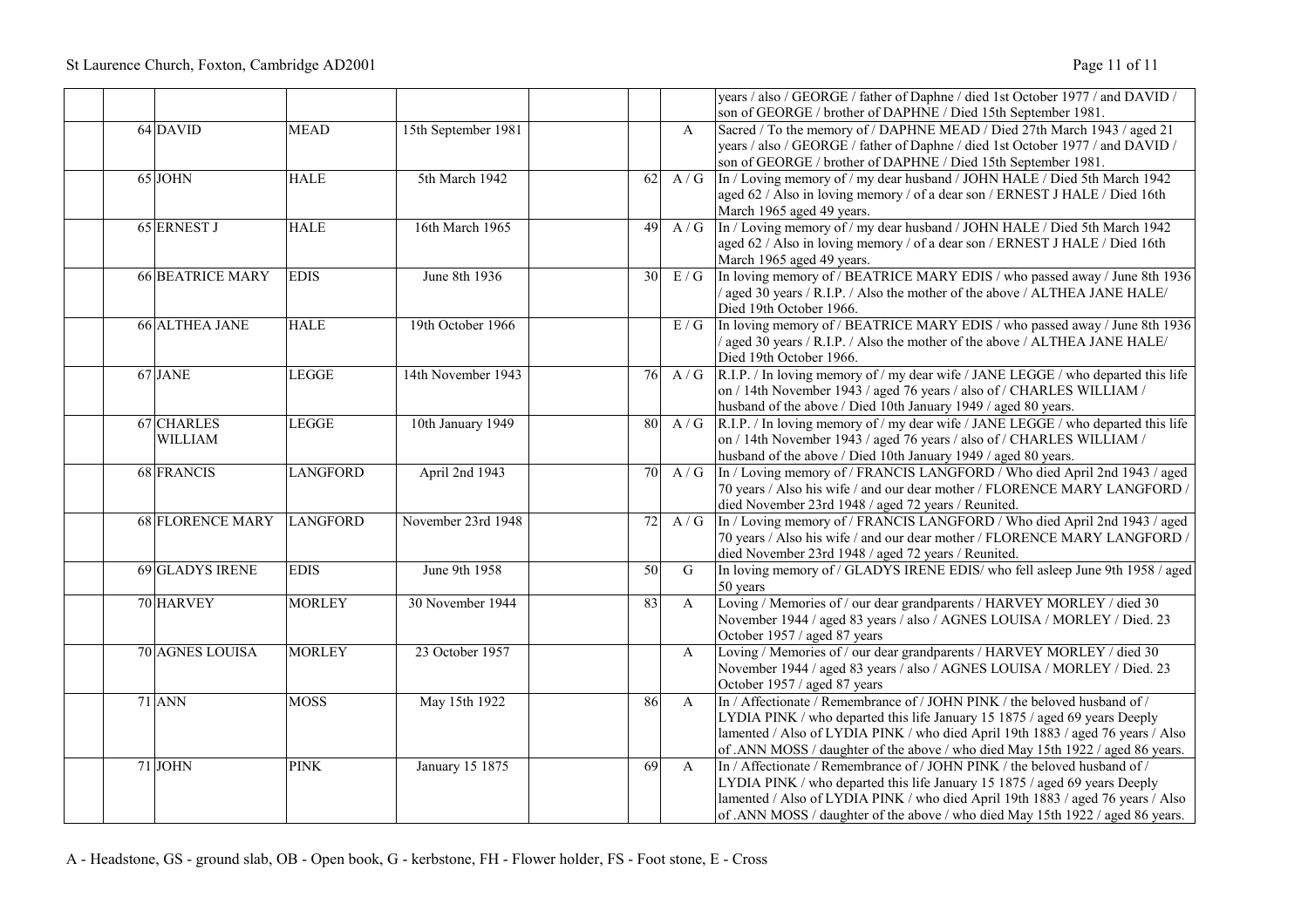<u>https://www.php?communications.com</u><br>https://www.php?communications.com

|      | 71 LYDIA                        | <b>PINK</b>   | April 19th 1883     | 76              | $\mathsf{A}$   | In / Affectionate / Remembrance of / JOHN PINK / the beloved husband of /<br>LYDIA PINK / who departed this life January 15 1875 / aged 69 years Deeply<br>lamented / Also of LYDIA PINK / who died April 19th 1883 / aged 76 years / Also<br>of .ANN MOSS / daughter of the above / who died May 15th 1922 / aged 86 years. |
|------|---------------------------------|---------------|---------------------|-----------------|----------------|------------------------------------------------------------------------------------------------------------------------------------------------------------------------------------------------------------------------------------------------------------------------------------------------------------------------------|
|      | 72 RAYMOND KEITH HAYNES         |               | 10th February 1949  | $\overline{5}$  |                | $A/G$ In / Treasured memory / of / our darling son / RAYMOND KEITH HAYNES/ who<br>died 10th February 1949 / aged 4 years 11 months. Safe in the arms of Jesus.                                                                                                                                                               |
|      | 73 JANE                         | <b>PINK</b>   | 14th April 1887     | 43              | $\overline{A}$ | In / Affectionate remembrance / of / JANE PINK/ who died 14th April 1887 / aged<br>43 years / also GERTRUDE NEALE PINK / daughter of the above who died /<br>March 11th 1875 aged 1 year & 4 months / also of / CHARLES PINK / husband of<br>the above / who died September 8th 1926 / aged 81 years.                        |
|      | 73 GERTRUDE NEALE PINK          |               | March 11th 1875     |                 | $\mathbf{A}$   | In / Affectionate remembrance / of / JANE PINK/ who died 14th April 1887 / aged<br>43 years / also GERTRUDE NEALE PINK / daughter of the above who died /<br>March 11th 1875 aged 1 year & 4 months / also of / CHARLES PINK / husband of<br>the above / who died September 8th 1926 / aged 81 years.                        |
|      | 73 CHARLES                      | <b>PINK</b>   | September 8th 1926  | 81              | $\mathbf{A}$   | In / Affectionate remembrance / of / JANE PINK/ who died 14th April 1887 / aged<br>43 years / also GERTRUDE NEALE PINK / daughter of the above who died /<br>March 11th 1875 aged 1 year & 4 months / also of / CHARLES PINK / husband of<br>the above / who died September 8th 1926 / aged 81 years.                        |
|      | 74 JOHN                         | <b>SMITH</b>  | July 23rd 1914      | 63              |                | A/G Resting / In / Loving memory / of / JOHN SMITH/ who died July 23rd 1914 / aged<br>63 years / also of MARY ANN / wife of the above / who died July 13th 1932 / aged<br>81 years / and of ALICE MARY / daughter of the above / who died December 5th<br>1954 / aged 72 years.                                              |
|      | 74 MARY ANN                     | <b>SMITH</b>  | July 13th 1932      | 81              | A/G            | Resting / In / Loving memory / of / JOHN SMITH/ who died July 23rd 1914 / aged<br>63 years / also of MARY ANN / wife of the above / who died July 13th 1932 / aged<br>81 years / and of ALICE MARY / daughter of the above / who died December 5th<br>1954 / aged 72 years.                                                  |
|      | 74 ALICE MARY                   | <b>SMITH</b>  | December 5th 1954   | 72              |                | A/G Resting / In / Loving memory / of / JOHN SMITH/ who died July 23rd 1914 / aged<br>63 years / also of MARY ANN / wife of the above / who died July 13th 1932 / aged<br>81 years / and of ALICE MARY / daughter of the above / who died December 5th<br>1954 / aged 72 years.                                              |
|      | 75 WILLIAM JAMES                | <b>HEDGER</b> | March 10th 1896     | $\overline{52}$ | $\overline{A}$ | In loving memory of / WILLIAM JAMES HEDGER / who died March 10th 1896 /<br>aged 52 years / also of HENRY JAMES / second son of the above / who died<br>January 22nd 1894 / aged 16 years.                                                                                                                                    |
|      | <b>75 HENRY JAMES</b>           | <b>HEDGER</b> | January 22nd 1894   | 16              | $\mathbf{A}$   | In loving memory of / WILLIAM JAMES HEDGER / who died March 10th 1896 /<br>aged 52 years / also of HENRY JAMES / second son of the above / who died<br>January 22nd 1894 / aged 16 years.                                                                                                                                    |
|      | <b>76 FRANK EDWARD</b>          | <b>HEDGER</b> | 10th February 1941  | 53              | G              | In loving memory of / FRANK EDWARD HEDGERdied 10th February 1941 aged<br>53 years / DOROTHY MURIEL HEDGER died 29th April 1962 aged 71 years.                                                                                                                                                                                |
|      | <b>76 DOROTHY MURIEL HEDGER</b> |               | 29th April 1962     | 71              | G              | In loving memory of / FRANK EDWARD HEDGERdied 10th February 1941 aged<br>53 years / DOROTHY MURIEL HEDGER died 29th April 1962 aged 71 years.                                                                                                                                                                                |
| 77 ? |                                 |               | 30th September 1703 | $\overline{71}$ | $\mathbf{A}$   | Illegible  Who was buried / 30th September / 1703 aged 71 years.                                                                                                                                                                                                                                                             |
|      | 78 MANASSEH<br><b>GEORGE</b>    | <b>WRIGHT</b> | 20th August 1926    | $\overline{37}$ | $\mathbf{A}$   | In / Loving memory / MANASSEH / GEORGE WRIGHT / Died 20th August 1926<br>aged 37 years / and / ROSE / ELIZABETH WRIGHT / died 7th December 1971 /<br>aged 79 years.                                                                                                                                                          |
|      | 78 ROSE ELIZABETH WRIGHT        |               | 7th December 1971   | 79              | $\mathbf{A}$   | In / Loving memory / MANASSEH / GEORGE WRIGHT / Died 20th August 1926                                                                                                                                                                                                                                                        |

/ d / d / / / di d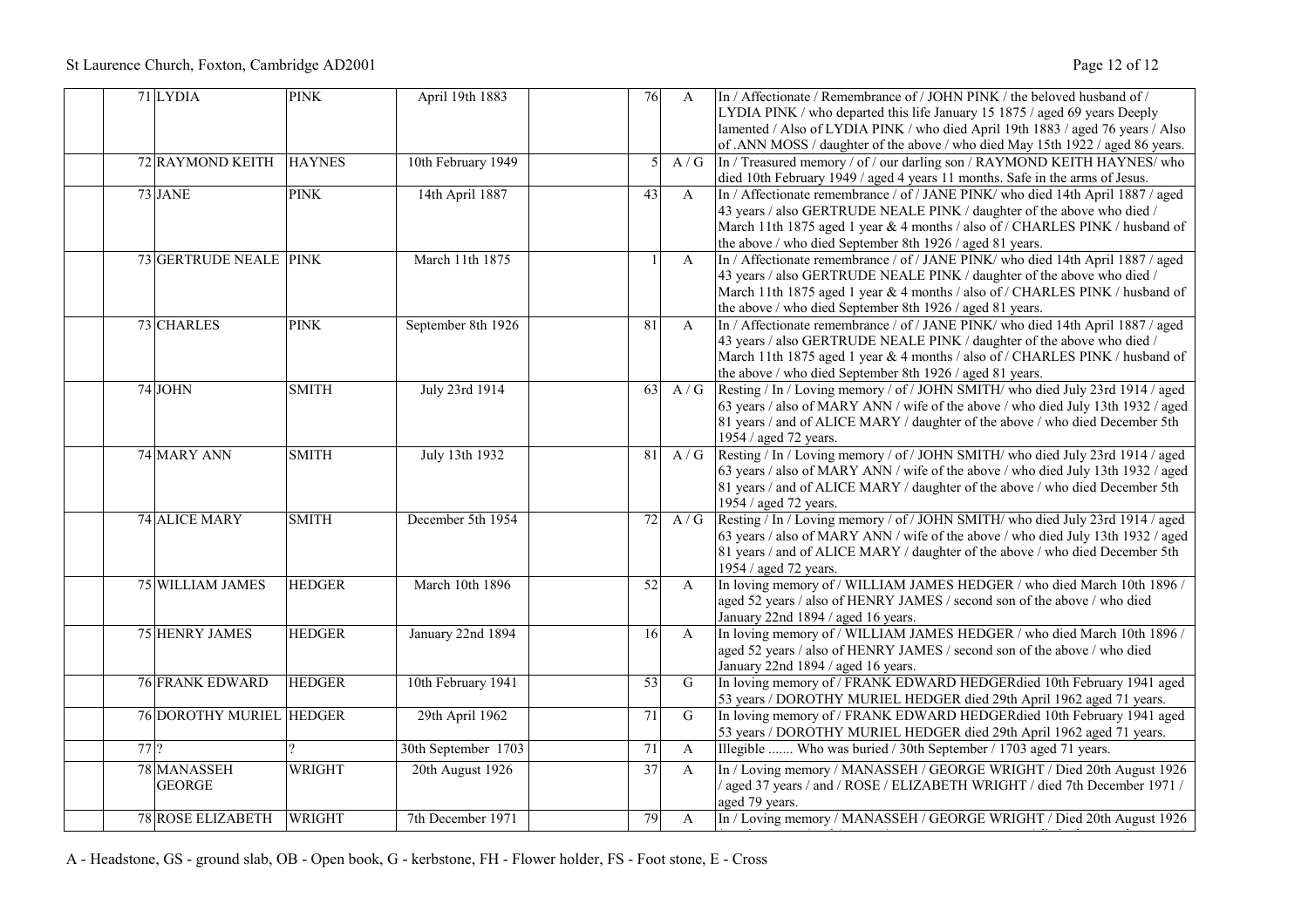|     |                              |                 |                        |                |                     | aged 37 years / and / ROSE / ELIZABETH WRIGHT / died 7th December 1971 /<br>aged 79 years.                                                                                                                                                                          |
|-----|------------------------------|-----------------|------------------------|----------------|---------------------|---------------------------------------------------------------------------------------------------------------------------------------------------------------------------------------------------------------------------------------------------------------------|
| 79? |                              |                 | 1736                   |                | $\mathsf{A}$        | Illegible. On reverse W.P. 1736.                                                                                                                                                                                                                                    |
|     | 80 DAVID                     | <b>IMPEY</b>    | July 30th 1910         | 64             | G                   | In loving memory of DAVID IMPEY who died July 30th 1910 aged 64 years / and<br>ELIZABETH IMPEY his wife who died August 15th 1918 aged 68 years.                                                                                                                    |
|     | 80 ELIZABETH                 | <b>IMPEY</b>    | August 15th 1918       | 68             | $\overline{G}$      | In loving memory of DAVID IMPEY who died July 30th 1910 aged 64 years / and<br>ELIZABETH IMPEY his wife who died August 15th 1918 aged 68 years.                                                                                                                    |
|     | 81 CHARLES<br><b>LEONARD</b> | <b>WILLIAMS</b> | May 7 1953             | 57             | $\mathbf{A}$        | In loving memory / of / CHARLES LEONARD / WILLIAMS / who died May 7<br>1953 / aged 57 years / also his wife / LAURA JANE / who died April 10 1979 /<br>aged 87 years.                                                                                               |
|     | <b>81 LAURA JANE</b>         | <b>WILLIAMS</b> | April 10 1979          | 87             | $\mathbf{A}$        | In loving memory / of / CHARLES LEONARD / WILLIAMS / who died May 7<br>1953 / aged 57 years / also his wife / LAURA JANE / who died April 10 1979 /<br>aged 87 years.                                                                                               |
|     | 82 WILLIAM                   | <b>BAKER</b>    | 16th May 1942          | 60             | Urn                 | In Loving / memory of / WILLIAM BAKER/ died / 16th May 1942 / aged 60 years<br>/ At rest.                                                                                                                                                                           |
|     | 83 JOE                       | <b>MEAD</b>     | December 9th 1946      |                | $81$ A/G            | In / Loving memory of / my dear husband / JOE MEAD who fell asleep December<br>9th 1946 / aged 81 years / Peace perfect peace / Also of SARAH / wife of the above<br>who died March 29th 1956 / aged 86 years.                                                      |
|     | 83 SARAH                     | <b>MEAD</b>     | March 29th 1956        |                | 86 $\overline{A/G}$ | In / Loving memory of / my dear husband / JOE MEAD who fell asleep December<br>9th 1946 / aged 81 years / Peace perfect peace / Also of SARAH / wife of the above<br>who died March 29th 1956 / aged 86 years.                                                      |
|     | 84 CHARLES J                 | <b>MEAD</b>     | 31st January 1948      | 74             | G                   | In loving memory / CHARLES J MEAD / Died 31st January 1948 / aged 74 / Also<br>our dear mother MINNIE E MEAD / Died 6th January 1952 / Aged 76.+Rudy<br>Rebecca Mead - died 13-9-1986 aged 77.                                                                      |
|     | 84 MINNIE E                  | <b>MEAD</b>     | 6th January 1952       | 76             | $\overline{G}$      | In loving memory / CHARLES J MEAD / Died 31st January 1948 / aged 74 / Also<br>our dear mother MINNIE E MEAD / Died 6th January 1952 / Aged 76.+Rudy<br>Rebecca Mead - died 13-9-1986 aged 77.                                                                      |
|     | 84 Rudy Rebecca              | <b>MEAD</b>     | 13-9-1986              | 77             | G                   | In loving memory / CHARLES J MEAD / Died 31st January 1948 / aged 74 / Also<br>our dear mother MINNIE E MEAD / Died 6th January 1952 / Aged 76.+Rudy<br>Rebecca Mead - died 13-9-1986 aged 77.                                                                      |
|     | 85 HESTER                    | <b>NEALE</b>    | April 17 1879          | 68             | $\mathbf{A}$        | In / Loving remembrance of / HESTER NEALE / wife of CHARLES NEALE /<br>Died April 17 1879 / aged 68 / Also of / BETHIA NEALE / Daughter of the above /<br>Died January 10 1924 / aged 77 / FS H.N. 1879 / B.N. 1924.                                                |
|     | 85 BETHIA                    | <b>NEALE</b>    | <b>January 10 1924</b> | 77             | $\mathbf{A}$        | In / Loving remembrance of / HESTER NEALE / wife of CHARLES NEALE /<br>Died April 17 1879 / aged 68 / Also of / BETHIA NEALE / Daughter of the above /<br>Died January 10 1924 / aged 77 / FS H.N. 1879 / B.N. 1924.                                                |
|     | 86 CHARLES                   | <b>NEALE</b>    | October 12 1866        | 52             | $\mathsf{A}$        | In /  / CHARLES NEALE / Died October 12 1866 / aged 52 / Also SARAH /<br>daughter of the above / Died June 19 1842 / aged 3 years / and of / PETER<br>FLITTON NEALE / son of the above / died January 7 1846 / aged 8 / FS. C.N. 1866<br>/ S.N. 1842 / P.F.N. 1846. |
|     | 86 SARAH                     | <b>NEALE</b>    | June 19 1842           | $\overline{3}$ | $\mathbf{A}$        | In /  / CHARLES NEALE / Died October 12 1866 / aged 52 / Also SARAH /<br>daughter of the above / Died June 19 1842 / aged 3 years / and of / PETER<br>FLITTON NEALE / son of the above / died January 7 1846 / aged 8 / FS. C.N. 1866<br>/ S.N. 1842 / P.F.N. 1846. |
|     | <b>86 PETER FLITTON</b>      | <b>NEALE</b>    | January 7 1846         | 8              | $\mathbf{A}$        | In /  / CHARLES NEALE / Died October 12 1866 / aged 52 / Also SARAH /                                                                                                                                                                                               |

d h f h b / i d / d / d f/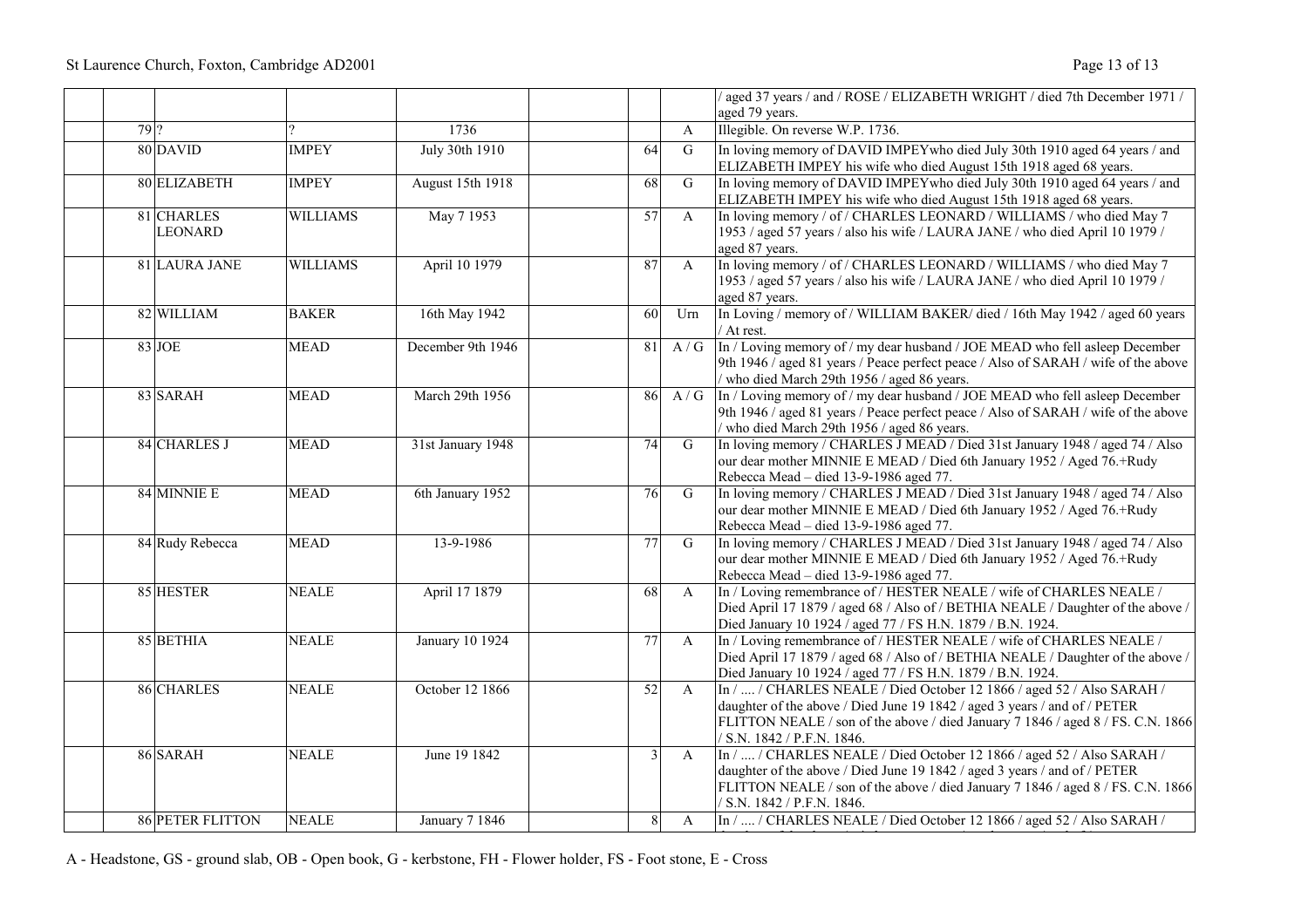|                         |                 |                    |                 |    |                | daughter of the above / Died June 19 1842 / aged 3 years / and of / PETER<br>FLITTON NEALE / son of the above / died January 7 1846 / aged 8 / FS. C.N. 1866<br>/ S.N. 1842 / P.F.N. 1846.                                  |
|-------------------------|-----------------|--------------------|-----------------|----|----------------|-----------------------------------------------------------------------------------------------------------------------------------------------------------------------------------------------------------------------------|
| <b>87 ALFRED THOMAS</b> | <b>CLARK</b>    | April 8th 1948     | April 15th 1876 |    | $\mathbf{A}$   | ALFRED THOMAS CLARK/ Born April 15th 1876 / Died April 8th 1948.                                                                                                                                                            |
| <b>88 FLORENCE MAY</b>  | <b>BARNES</b>   | 28th July 1955     |                 | 72 | <b>OB</b>      | In loving memory off FLORENCE / MAY BARNES/ who died / 28th July 1955 /<br>aged 72 years / Resting / SIDNEY / PEEL BARNES / who died 29th May 1962 /<br>aged 77 years / Re-united.                                          |
| 88 SIDNEY PEEL          | <b>BARNES</b>   | 29th May 1962      |                 | 77 | O <sub>B</sub> | In loving memory off FLORENCE / MAY BARNES/ who died / 28th July 1955 /<br>aged 72 years / Resting / SIDNEY / PEEL BARNES / who died 29th May 1962 /<br>aged 77 years / Re-united.                                          |
| 89 illegible            | illegible       |                    |                 | 26 | E              | Aged 26 (rest illegible)                                                                                                                                                                                                    |
| 90 WILLIAM              | <b>BRAND</b>    |                    |                 |    | A              | In / loving memory / WILLIAM & AGNES / BRAND/ GEORGE & LAURA /<br>IMPEY/RIP.                                                                                                                                                |
| 90 AGNES                | <b>BRAND</b>    |                    |                 |    | $\mathbf{A}$   | In / loving memory / WILLIAM & AGNES / BRAND/ GEORGE & LAURA /<br>IMPEY/RIP.                                                                                                                                                |
| 90 GEORGE               | <b>IMPEY</b>    |                    |                 |    | $\mathbf{A}$   | In / loving memory / WILLIAM & AGNES / BRAND/ GEORGE & LAURA /<br>IMPEY/RIP.                                                                                                                                                |
| 90 LAURA                | <b>IMPEY</b>    |                    |                 |    | $\mathbf{A}$   | In / loving memory / WILLIAM & AGNES / BRAND/ GEORGE & LAURA /<br>IMPEY/RIP.                                                                                                                                                |
| 91 CICELY MARY          | <b>BONFIELD</b> | October 28th 1939  |                 | 35 | A/G            | In / loving memory / of / CICELY MARY / dearly beloved wife of / FREDERICK<br>NOAH / BONFIELD / who passed on / October 28th 1939 / aged 35 years.                                                                          |
| 92 WILLIAM              | <b>LLOYD</b>    | 11th November 1954 |                 | 77 |                | OB / G In / loving memory / of / WILLIAM LLOYD/ who died 11th November 1954 / aged<br>77 years / and / FLORENCE LLOYD / who died / 26th October 1956 / aged 75<br>years / Re-united.                                        |
| 92 FLORENCE             | <b>LLOYD</b>    | 26th October 1956  |                 |    |                | 75 OB / G In / loving memory / of / WILLIAM LLOYD/ who died 11th November 1954 / aged<br>77 years / and / FLORENCE LLOYD / who died / 26th October 1956 / aged 75<br>years / Re-united.                                     |
| 93 MARY ELEANOR         | <b>MARSHALL</b> | April 24th 1945    |                 | 73 | A/G            | In / Ever loving memory / of / MARY ELEANOR MARSHALL / who died April<br>24th 1945 / aged 73 years / and / JOSEPH WILLIAM MARSHALL / who died<br>August 9th 1955 / aged 80 years.                                           |
| 93 JOSEPH WILLIAM       | <b>MARSHALL</b> | August 9th 1955    |                 | 80 | A/G            | In / Ever loving memory / of / MARY ELEANOR MARSHALL / who died April<br>24th 1945 / aged 73 years / and / JOSEPH WILLIAM MARSHALL / who died<br>August 9th 1955 / aged 80 years.                                           |
| 94 JAMES VINCENT        | <b>HOW</b>      | January 18th 1956  |                 |    | E/G            | Sacred / to the memory of / a beloved husband & father / JAMES VINCENT HOW<br>/ who was reunited with our dear son / ROY / on January 18th 1956 / Also of /<br>AMY VIOLET / his beloved wife / Re-united November 8th 1961. |
| 94 AMY VIOLET           | <b>HOW</b>      | November 8th 1961  |                 |    | E/G            | Sacred / to the memory of / a beloved husband & father / JAMES VINCENT HOW<br>/ who was reunited with our dear son / ROY / on January 18th 1956 / Also of /<br>AMY VIOLET / his beloved wife / Re-united November 8th 1961. |
| 94 ROY                  | <b>HOW</b>      |                    |                 |    | E/G            | Sacred / to the memory of / a beloved husband & father / JAMES VINCENT HOW<br>/ who was reunited with our dear son / ROY / on January 18th 1956 / Also of /<br>AMY VIOLET / his beloved wife / Re-united November 8th 1961. |
| 95 HARRIET              | <b>BOWSTEAD</b> | August 8th 1944    |                 | 74 | G              | In loving memory of / HARRIET BOWSTEAD / who died August 8th 1944 / aged<br>74 years / also / ERNEST JOHN BOWSTEAD / who died December 5th 1947 /<br>aged 78 years.                                                         |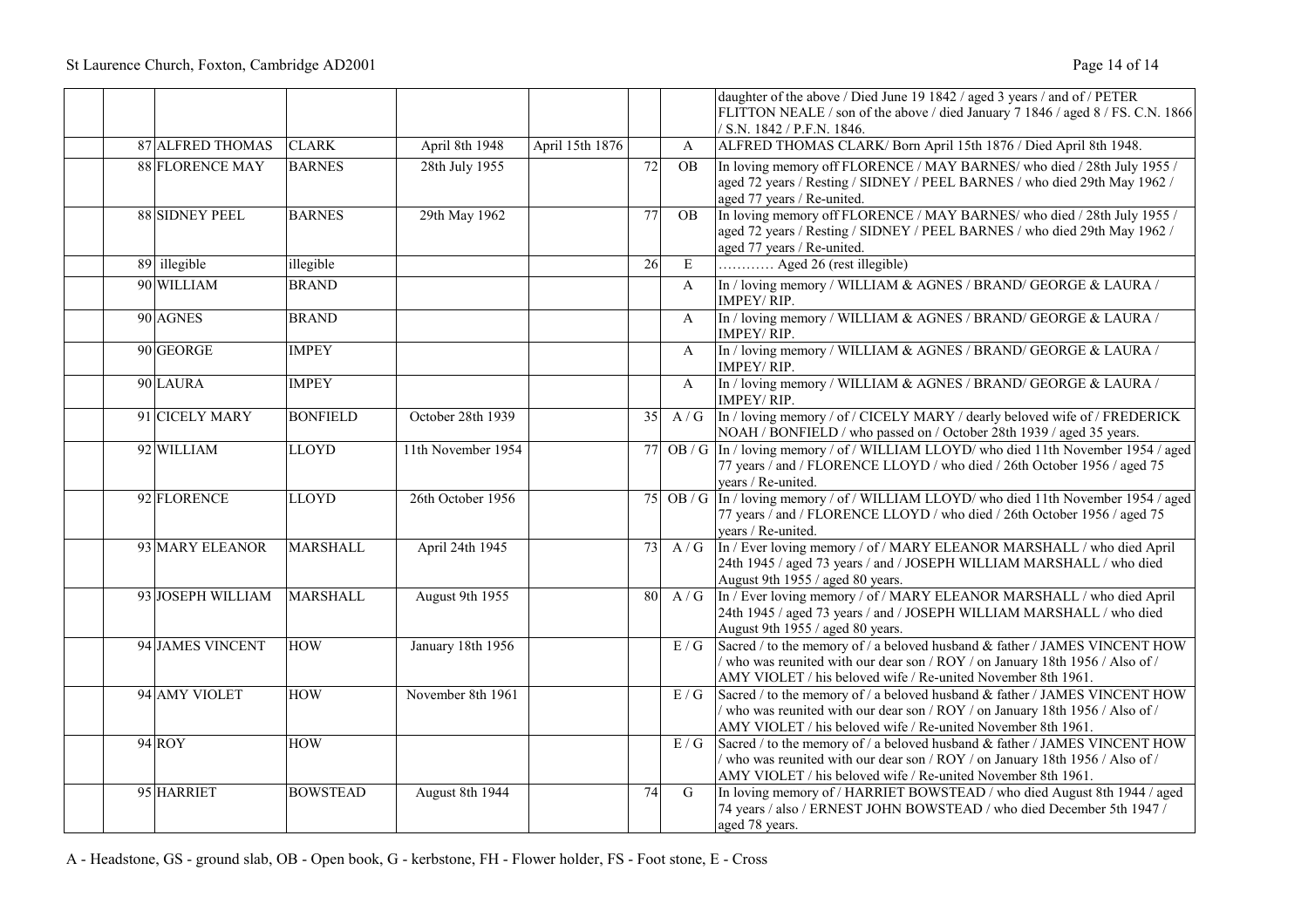|    | 95 ERNEST JOHN           | <b>BOWSTEAD</b>    | December 5th 1947 | 78 | G                   | In loving memory of / HARRIET BOWSTEAD / who died August 8th 1944 / aged<br>74 years / also / ERNEST JOHN BOWSTEAD / who died December 5th 1947 /<br>aged 78 years.                                                                                                                                                                                                                                                                                                     |
|----|--------------------------|--------------------|-------------------|----|---------------------|-------------------------------------------------------------------------------------------------------------------------------------------------------------------------------------------------------------------------------------------------------------------------------------------------------------------------------------------------------------------------------------------------------------------------------------------------------------------------|
|    | 96 HENRY GAMBLES         | <b>WHITTINGTON</b> | March 20 1896     |    | 59<br>E/G           | In / Ever loving memory / of / Rev. HENRY GAMBLES WHITTINGTON B.A. /<br>18 years Vicar of this Parish / Entered into rest March 20 1896 / Aged 59 years.                                                                                                                                                                                                                                                                                                                |
|    | 97 MORDAUNT LAIRD WARREN |                    | March 24th 1919   |    | E                   | In / Devoted memory / of / MORDAUNT LAIRD WARREN / Vicar of this Parish<br>1912-1919 / who passed away March 24th 1919 / RIP / also of ADA MARY his<br>wife / who passed away on the 5th October 1942 / and whose remains are interred at<br>/ Clannaborough North Devon.                                                                                                                                                                                               |
|    | 97 ADA MARY              | <b>WARREN</b>      | 5th October 1942  |    | E                   | In / Devoted memory / of / MORDAUNT LAIRD WARREN / Vicar of this Parish /<br>1912-1919 / who passed away March 24th 1919 / RIP / also of ADA MARY his<br>wife / who passed away on the 5th October 1942 / and whose remains are interred at<br>/ Clannaborough North Devon.                                                                                                                                                                                             |
| 35 | 98 FRANK EDWARD          | <b>STUBBINGS</b>   | July 15th 1938    |    |                     | 53 $A/G$ To the memory of / a. devoted husband and father / FRANK EDWARD<br>STUBBINGS / who fell asleep / July 15th 1938 / aged 53 years.                                                                                                                                                                                                                                                                                                                               |
|    | 99 JOSEPH                | <b>MEAD</b>        | June 2nd 1929     |    | 68<br>A/G           | In / loving memory / of / JOSEPH MEAD/ who passed away June 2nd 1929 / aged<br>68 years / "The shepherd of thy sheep" / also of JAMES LEONARD / Interred<br>Haverskerque Cemetery, France / April 9th 1918 aged 28 years / also of THOMAS<br>CHARLES / Interred Virden Cemetery, Canada / January 7th 1916 aged 23 years /<br>Sons of the above / also of / CAROLINE MARIA MEAD / who fell asleep on<br>January 15th 1944 / Aged 83 years / FS J.M. 1929 / C.M.M. 1944. |
|    | 99 JAMES LEONARD         | <b>MEAD</b>        | April 9th 1918    |    | $28$ A/G            | In / loving memory / of / JOSEPH MEAD/ who passed away June 2nd 1929 / aged<br>68 years / "The shepherd of thy sheep" / also of JAMES LEONARD / Interred<br>Haverskerque Cemetery, France / April 9th 1918 aged 28 years / also of THOMAS<br>CHARLES / Interred Virden Cemetery, Canada / January 7th 1916 aged 23 years /<br>Sons of the above / also of / CAROLINE MARIA MEAD / who fell asleep on<br>January 15th 1944 / Aged 83 years / FS J.M. 1929 / C.M.M. 1944. |
|    | 99 THOMAS CHARLES MEAD   |                    | January 7th 1916  |    | 23<br>A/G           | In / loving memory / of / JOSEPH MEAD/ who passed away June 2nd 1929 / aged<br>68 years / "The shepherd of thy sheep" / also of JAMES LEONARD / Interred<br>Haverskerque Cemetery, France / April 9th 1918 aged 28 years / also of THOMAS<br>CHARLES / Interred Virden Cemetery, Canada / January 7th 1916 aged 23 years /<br>Sons of the above / also of / CAROLINE MARIA MEAD / who fell asleep on<br>January 15th 1944 / Aged 83 years / FS J.M. 1929 / C.M.M. 1944. |
|    | 99 CAROLINE MARIA        | <b>MEAD</b>        | January 15th 1944 |    | $\overline{83}$ A/G | In / loving memory / of / JOSEPH MEAD/ who passed away June 2nd 1929 / aged<br>68 years / "The shepherd of thy sheep" / also of JAMES LEONARD / Interred<br>Haverskerque Cemetery, France / April 9th 1918 aged 28 years / also of THOMAS<br>CHARLES / Interred Virden Cemetery, Canada / January 7th 1916 aged 23 years /<br>Sons of the above / also of / CAROLINE MARIA MEAD / who fell asleep on<br>January 15th 1944 / Aged 83 years / FS J.M. 1929 / C.M.M. 1944. |
| 38 | 100 BESSIE               | <b>LYON</b>        | October 4th 1945  | 85 | A/G                 | In loving memory of / BESSIE LYON / died October 4th 1945 / aged 85 years /<br>R.I.P.                                                                                                                                                                                                                                                                                                                                                                                   |
| 36 | 101 JOSEPH               | <b>MOORE</b>       | March 30th 1907   | 74 | $\mathbf{A}$        | In / loving memory / of / JOSEPH MOORE / Who died March 30th 1907 / aged 74<br>years / His end was peace / FS. J.M. 1907                                                                                                                                                                                                                                                                                                                                                |
|    | 102 SUSAN L              | <b>CORLETT</b>     | April 25th 1943   | 81 | E/G                 | In / loving memory / of / MARY ANN HODGSON / who entered into rest / on<br>Sunday January 29th 1905 / in the 97th year of her age / Also of / SUSAN L                                                                                                                                                                                                                                                                                                                   |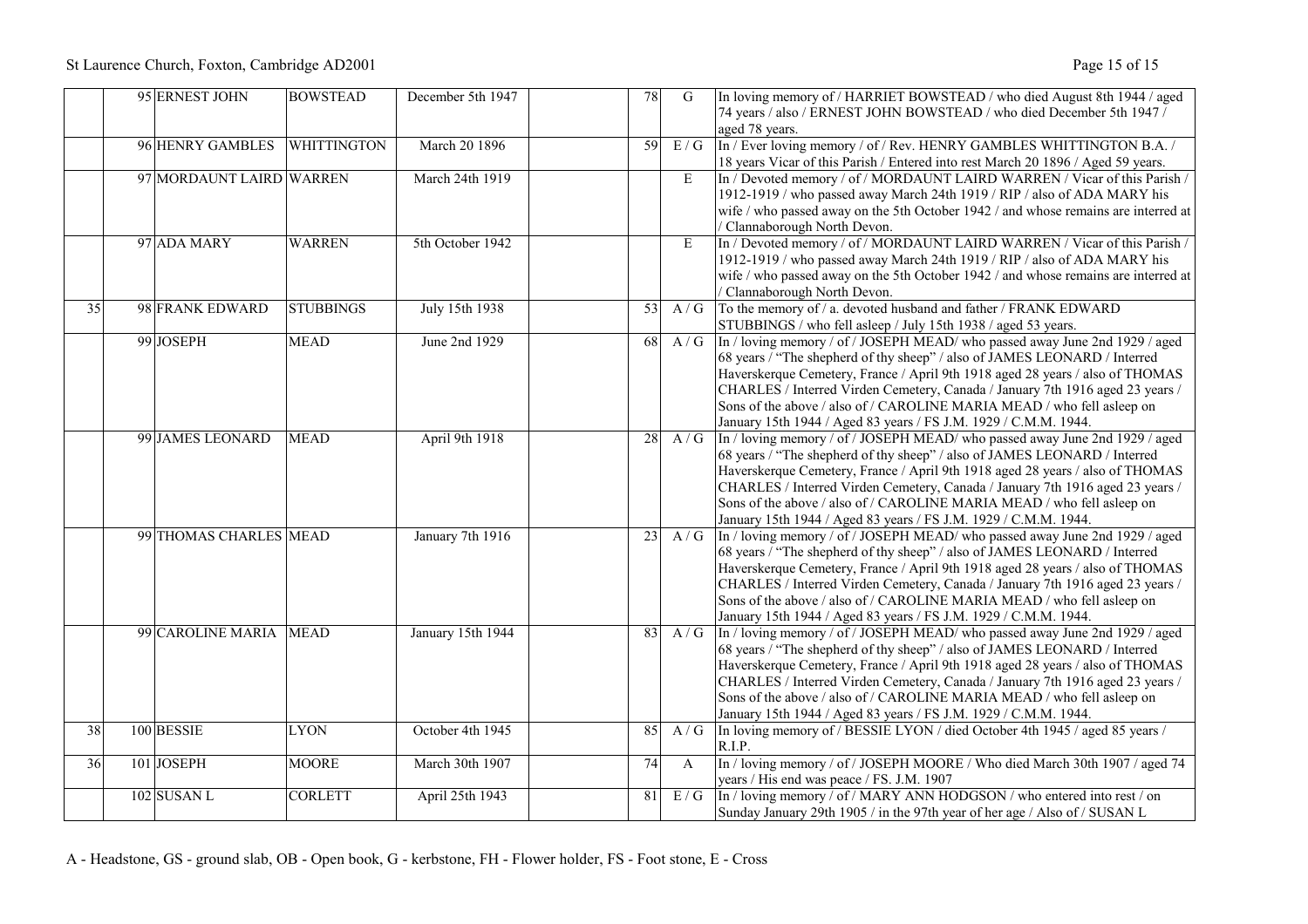| HODGSON / died January 9th 1932 / aged 93 years.<br>In / loving memory / of / MARY ANN HODGSON / who entered into rest / on<br>January 29th 1905<br>97<br>E/G<br>102 MARY ANN<br><b>HODGSON</b><br>Sunday January 29th 1905 / in the 97th year of her age / Also of / SUSAN L<br>CORLETT / died April 25th 1943 / aged 81 years / also of / MARY PATTERSON /<br>HODGSON / died January 9th 1932 / aged 93 years.<br>93 $E/G$ In / loving memory / of / MARY ANN HODGSON / who entered into rest / on<br>102 MARY PATTERSON HODGSON<br>January 9th 1932<br>Sunday January 29th 1905 / in the 97th year of her age / Also of / SUSAN L<br>CORLETT / died April 25th 1943 / aged 81 years / also of / MARY PATTERSON /<br>HODGSON / died January 9th 1932 / aged 93 years.<br>41<br>103 SABINA<br><b>MOORE</b><br>November 7th 1903<br>68<br>In / remembrance of / ALFRED JAMES / SANXTER / of Foxton / who died July<br>$\mathbf{A}$<br>away November 7th 1903 / aged 68 years.<br>In / remembrance of / ALFRED JAMES / SANXTER / of Foxton / who died July<br><b>SANXTER</b><br>July 23rd 1879<br>41<br>103 ALFRED JAMES<br>45<br>$\mathbf{A}$<br>away November 7th 1903 / aged 68 years.<br>104 FREDERIC<br><b>SANXTER</b><br>September 22nd 1854<br>In / Memory of / FREDERIC SANXTER/ who died September 22nd 1854 / aged 44<br>42<br>44<br>$\mathbf{A}$<br>and of MARTHA his wife / and eldest daughter of the late / JAMES TOLLER / (of<br>Old Rowney Bedfordshire) / aged 73.<br>In / Memory of / FREDERIC SANXTER/ who died September 22nd 1854 / aged 44<br>42<br>104 MARTHA<br><b>SANXTER</b><br>73<br>$\mathbf{A}$<br>and of MARTHA his wife / and eldest daughter of the late / JAMES TOLLER / (of<br>Old Rowney Bedfordshire) / aged 73.<br>105 FANNY<br><b>ILLINGWORTH</b><br><b>August 28th 1942</b><br>In memory of / FANNY ILLINGWORTH / died August 28th 1942 / aged 74.<br>39<br>74<br>A/G<br>In loving memory / ELIZA BARNES who died / July 20th 1928 / aged 65 years /<br>106 ELIZA<br>65<br><b>BARNES</b><br>July 20th 1928<br>G<br>also of / WILLIAM BARNES who died / April 17th 1929 / aged 67 years. + ashes<br>of Sidney Joseph Barnes 19.11.58 ???<br>In loving memory / ELIZA BARNES who died / July 20th 1928 / aged 65 years /<br>106 WILLIAM<br><b>BARNES</b><br>April 17th 1929<br>67<br>G<br>also of / WILLIAM BARNES who died / April 17th 1929 / aged 67 years. + ashes<br>of Sidney Joseph Barnes 19.11.58 ???<br>In loving memory / ELIZA BARNES who died / July 20th 1928 / aged 65 years /<br>106 Sidney Joseph<br><b>BARNES</b><br>19.11.58<br>G<br>also of / WILLIAM BARNES who died / April 17th 1929 / aged 67 years. + ashes<br>of Sidney Joseph Barnes 19.11.58 ???<br>February 20th 1939<br>H E CHAPPELL / died February 20th 1939 / aged 41 years<br>107 HE<br><b>CHAPPELL</b><br>41<br>$\overline{G}$<br>&bowl |
|----------------------------------------------------------------------------------------------------------------------------------------------------------------------------------------------------------------------------------------------------------------------------------------------------------------------------------------------------------------------------------------------------------------------------------------------------------------------------------------------------------------------------------------------------------------------------------------------------------------------------------------------------------------------------------------------------------------------------------------------------------------------------------------------------------------------------------------------------------------------------------------------------------------------------------------------------------------------------------------------------------------------------------------------------------------------------------------------------------------------------------------------------------------------------------------------------------------------------------------------------------------------------------------------------------------------------------------------------------------------------------------------------------------------------------------------------------------------------------------------------------------------------------------------------------------------------------------------------------------------------------------------------------------------------------------------------------------------------------------------------------------------------------------------------------------------------------------------------------------------------------------------------------------------------------------------------------------------------------------------------------------------------------------------------------------------------------------------------------------------------------------------------------------------------------------------------------------------------------------------------------------------------------------------------------------------------------------------------------------------------------------------------------------------------------------------------------------------------------------------------------------------------------------------------------------------------------------------------------------------------------------------------------------------------------------------------------------------------------------------------------------------------------------------------------------------------------------------------------------|
|                                                                                                                                                                                                                                                                                                                                                                                                                                                                                                                                                                                                                                                                                                                                                                                                                                                                                                                                                                                                                                                                                                                                                                                                                                                                                                                                                                                                                                                                                                                                                                                                                                                                                                                                                                                                                                                                                                                                                                                                                                                                                                                                                                                                                                                                                                                                                                                                                                                                                                                                                                                                                                                                                                                                                                                                                                                                |
|                                                                                                                                                                                                                                                                                                                                                                                                                                                                                                                                                                                                                                                                                                                                                                                                                                                                                                                                                                                                                                                                                                                                                                                                                                                                                                                                                                                                                                                                                                                                                                                                                                                                                                                                                                                                                                                                                                                                                                                                                                                                                                                                                                                                                                                                                                                                                                                                                                                                                                                                                                                                                                                                                                                                                                                                                                                                |
|                                                                                                                                                                                                                                                                                                                                                                                                                                                                                                                                                                                                                                                                                                                                                                                                                                                                                                                                                                                                                                                                                                                                                                                                                                                                                                                                                                                                                                                                                                                                                                                                                                                                                                                                                                                                                                                                                                                                                                                                                                                                                                                                                                                                                                                                                                                                                                                                                                                                                                                                                                                                                                                                                                                                                                                                                                                                |
| 23rd 1879 / aged 45 years / also SABINA MOORE/ sister of the above / who passed                                                                                                                                                                                                                                                                                                                                                                                                                                                                                                                                                                                                                                                                                                                                                                                                                                                                                                                                                                                                                                                                                                                                                                                                                                                                                                                                                                                                                                                                                                                                                                                                                                                                                                                                                                                                                                                                                                                                                                                                                                                                                                                                                                                                                                                                                                                                                                                                                                                                                                                                                                                                                                                                                                                                                                                |
|                                                                                                                                                                                                                                                                                                                                                                                                                                                                                                                                                                                                                                                                                                                                                                                                                                                                                                                                                                                                                                                                                                                                                                                                                                                                                                                                                                                                                                                                                                                                                                                                                                                                                                                                                                                                                                                                                                                                                                                                                                                                                                                                                                                                                                                                                                                                                                                                                                                                                                                                                                                                                                                                                                                                                                                                                                                                |
|                                                                                                                                                                                                                                                                                                                                                                                                                                                                                                                                                                                                                                                                                                                                                                                                                                                                                                                                                                                                                                                                                                                                                                                                                                                                                                                                                                                                                                                                                                                                                                                                                                                                                                                                                                                                                                                                                                                                                                                                                                                                                                                                                                                                                                                                                                                                                                                                                                                                                                                                                                                                                                                                                                                                                                                                                                                                |
|                                                                                                                                                                                                                                                                                                                                                                                                                                                                                                                                                                                                                                                                                                                                                                                                                                                                                                                                                                                                                                                                                                                                                                                                                                                                                                                                                                                                                                                                                                                                                                                                                                                                                                                                                                                                                                                                                                                                                                                                                                                                                                                                                                                                                                                                                                                                                                                                                                                                                                                                                                                                                                                                                                                                                                                                                                                                |
|                                                                                                                                                                                                                                                                                                                                                                                                                                                                                                                                                                                                                                                                                                                                                                                                                                                                                                                                                                                                                                                                                                                                                                                                                                                                                                                                                                                                                                                                                                                                                                                                                                                                                                                                                                                                                                                                                                                                                                                                                                                                                                                                                                                                                                                                                                                                                                                                                                                                                                                                                                                                                                                                                                                                                                                                                                                                |
|                                                                                                                                                                                                                                                                                                                                                                                                                                                                                                                                                                                                                                                                                                                                                                                                                                                                                                                                                                                                                                                                                                                                                                                                                                                                                                                                                                                                                                                                                                                                                                                                                                                                                                                                                                                                                                                                                                                                                                                                                                                                                                                                                                                                                                                                                                                                                                                                                                                                                                                                                                                                                                                                                                                                                                                                                                                                |
| 23rd 1879 / aged 45 years / also SABINA MOORE/ sister of the above / who passed                                                                                                                                                                                                                                                                                                                                                                                                                                                                                                                                                                                                                                                                                                                                                                                                                                                                                                                                                                                                                                                                                                                                                                                                                                                                                                                                                                                                                                                                                                                                                                                                                                                                                                                                                                                                                                                                                                                                                                                                                                                                                                                                                                                                                                                                                                                                                                                                                                                                                                                                                                                                                                                                                                                                                                                |
|                                                                                                                                                                                                                                                                                                                                                                                                                                                                                                                                                                                                                                                                                                                                                                                                                                                                                                                                                                                                                                                                                                                                                                                                                                                                                                                                                                                                                                                                                                                                                                                                                                                                                                                                                                                                                                                                                                                                                                                                                                                                                                                                                                                                                                                                                                                                                                                                                                                                                                                                                                                                                                                                                                                                                                                                                                                                |
|                                                                                                                                                                                                                                                                                                                                                                                                                                                                                                                                                                                                                                                                                                                                                                                                                                                                                                                                                                                                                                                                                                                                                                                                                                                                                                                                                                                                                                                                                                                                                                                                                                                                                                                                                                                                                                                                                                                                                                                                                                                                                                                                                                                                                                                                                                                                                                                                                                                                                                                                                                                                                                                                                                                                                                                                                                                                |
|                                                                                                                                                                                                                                                                                                                                                                                                                                                                                                                                                                                                                                                                                                                                                                                                                                                                                                                                                                                                                                                                                                                                                                                                                                                                                                                                                                                                                                                                                                                                                                                                                                                                                                                                                                                                                                                                                                                                                                                                                                                                                                                                                                                                                                                                                                                                                                                                                                                                                                                                                                                                                                                                                                                                                                                                                                                                |
|                                                                                                                                                                                                                                                                                                                                                                                                                                                                                                                                                                                                                                                                                                                                                                                                                                                                                                                                                                                                                                                                                                                                                                                                                                                                                                                                                                                                                                                                                                                                                                                                                                                                                                                                                                                                                                                                                                                                                                                                                                                                                                                                                                                                                                                                                                                                                                                                                                                                                                                                                                                                                                                                                                                                                                                                                                                                |
|                                                                                                                                                                                                                                                                                                                                                                                                                                                                                                                                                                                                                                                                                                                                                                                                                                                                                                                                                                                                                                                                                                                                                                                                                                                                                                                                                                                                                                                                                                                                                                                                                                                                                                                                                                                                                                                                                                                                                                                                                                                                                                                                                                                                                                                                                                                                                                                                                                                                                                                                                                                                                                                                                                                                                                                                                                                                |
|                                                                                                                                                                                                                                                                                                                                                                                                                                                                                                                                                                                                                                                                                                                                                                                                                                                                                                                                                                                                                                                                                                                                                                                                                                                                                                                                                                                                                                                                                                                                                                                                                                                                                                                                                                                                                                                                                                                                                                                                                                                                                                                                                                                                                                                                                                                                                                                                                                                                                                                                                                                                                                                                                                                                                                                                                                                                |
|                                                                                                                                                                                                                                                                                                                                                                                                                                                                                                                                                                                                                                                                                                                                                                                                                                                                                                                                                                                                                                                                                                                                                                                                                                                                                                                                                                                                                                                                                                                                                                                                                                                                                                                                                                                                                                                                                                                                                                                                                                                                                                                                                                                                                                                                                                                                                                                                                                                                                                                                                                                                                                                                                                                                                                                                                                                                |
|                                                                                                                                                                                                                                                                                                                                                                                                                                                                                                                                                                                                                                                                                                                                                                                                                                                                                                                                                                                                                                                                                                                                                                                                                                                                                                                                                                                                                                                                                                                                                                                                                                                                                                                                                                                                                                                                                                                                                                                                                                                                                                                                                                                                                                                                                                                                                                                                                                                                                                                                                                                                                                                                                                                                                                                                                                                                |
|                                                                                                                                                                                                                                                                                                                                                                                                                                                                                                                                                                                                                                                                                                                                                                                                                                                                                                                                                                                                                                                                                                                                                                                                                                                                                                                                                                                                                                                                                                                                                                                                                                                                                                                                                                                                                                                                                                                                                                                                                                                                                                                                                                                                                                                                                                                                                                                                                                                                                                                                                                                                                                                                                                                                                                                                                                                                |
|                                                                                                                                                                                                                                                                                                                                                                                                                                                                                                                                                                                                                                                                                                                                                                                                                                                                                                                                                                                                                                                                                                                                                                                                                                                                                                                                                                                                                                                                                                                                                                                                                                                                                                                                                                                                                                                                                                                                                                                                                                                                                                                                                                                                                                                                                                                                                                                                                                                                                                                                                                                                                                                                                                                                                                                                                                                                |
|                                                                                                                                                                                                                                                                                                                                                                                                                                                                                                                                                                                                                                                                                                                                                                                                                                                                                                                                                                                                                                                                                                                                                                                                                                                                                                                                                                                                                                                                                                                                                                                                                                                                                                                                                                                                                                                                                                                                                                                                                                                                                                                                                                                                                                                                                                                                                                                                                                                                                                                                                                                                                                                                                                                                                                                                                                                                |
|                                                                                                                                                                                                                                                                                                                                                                                                                                                                                                                                                                                                                                                                                                                                                                                                                                                                                                                                                                                                                                                                                                                                                                                                                                                                                                                                                                                                                                                                                                                                                                                                                                                                                                                                                                                                                                                                                                                                                                                                                                                                                                                                                                                                                                                                                                                                                                                                                                                                                                                                                                                                                                                                                                                                                                                                                                                                |
|                                                                                                                                                                                                                                                                                                                                                                                                                                                                                                                                                                                                                                                                                                                                                                                                                                                                                                                                                                                                                                                                                                                                                                                                                                                                                                                                                                                                                                                                                                                                                                                                                                                                                                                                                                                                                                                                                                                                                                                                                                                                                                                                                                                                                                                                                                                                                                                                                                                                                                                                                                                                                                                                                                                                                                                                                                                                |
|                                                                                                                                                                                                                                                                                                                                                                                                                                                                                                                                                                                                                                                                                                                                                                                                                                                                                                                                                                                                                                                                                                                                                                                                                                                                                                                                                                                                                                                                                                                                                                                                                                                                                                                                                                                                                                                                                                                                                                                                                                                                                                                                                                                                                                                                                                                                                                                                                                                                                                                                                                                                                                                                                                                                                                                                                                                                |
|                                                                                                                                                                                                                                                                                                                                                                                                                                                                                                                                                                                                                                                                                                                                                                                                                                                                                                                                                                                                                                                                                                                                                                                                                                                                                                                                                                                                                                                                                                                                                                                                                                                                                                                                                                                                                                                                                                                                                                                                                                                                                                                                                                                                                                                                                                                                                                                                                                                                                                                                                                                                                                                                                                                                                                                                                                                                |
|                                                                                                                                                                                                                                                                                                                                                                                                                                                                                                                                                                                                                                                                                                                                                                                                                                                                                                                                                                                                                                                                                                                                                                                                                                                                                                                                                                                                                                                                                                                                                                                                                                                                                                                                                                                                                                                                                                                                                                                                                                                                                                                                                                                                                                                                                                                                                                                                                                                                                                                                                                                                                                                                                                                                                                                                                                                                |
|                                                                                                                                                                                                                                                                                                                                                                                                                                                                                                                                                                                                                                                                                                                                                                                                                                                                                                                                                                                                                                                                                                                                                                                                                                                                                                                                                                                                                                                                                                                                                                                                                                                                                                                                                                                                                                                                                                                                                                                                                                                                                                                                                                                                                                                                                                                                                                                                                                                                                                                                                                                                                                                                                                                                                                                                                                                                |
|                                                                                                                                                                                                                                                                                                                                                                                                                                                                                                                                                                                                                                                                                                                                                                                                                                                                                                                                                                                                                                                                                                                                                                                                                                                                                                                                                                                                                                                                                                                                                                                                                                                                                                                                                                                                                                                                                                                                                                                                                                                                                                                                                                                                                                                                                                                                                                                                                                                                                                                                                                                                                                                                                                                                                                                                                                                                |
|                                                                                                                                                                                                                                                                                                                                                                                                                                                                                                                                                                                                                                                                                                                                                                                                                                                                                                                                                                                                                                                                                                                                                                                                                                                                                                                                                                                                                                                                                                                                                                                                                                                                                                                                                                                                                                                                                                                                                                                                                                                                                                                                                                                                                                                                                                                                                                                                                                                                                                                                                                                                                                                                                                                                                                                                                                                                |
|                                                                                                                                                                                                                                                                                                                                                                                                                                                                                                                                                                                                                                                                                                                                                                                                                                                                                                                                                                                                                                                                                                                                                                                                                                                                                                                                                                                                                                                                                                                                                                                                                                                                                                                                                                                                                                                                                                                                                                                                                                                                                                                                                                                                                                                                                                                                                                                                                                                                                                                                                                                                                                                                                                                                                                                                                                                                |
|                                                                                                                                                                                                                                                                                                                                                                                                                                                                                                                                                                                                                                                                                                                                                                                                                                                                                                                                                                                                                                                                                                                                                                                                                                                                                                                                                                                                                                                                                                                                                                                                                                                                                                                                                                                                                                                                                                                                                                                                                                                                                                                                                                                                                                                                                                                                                                                                                                                                                                                                                                                                                                                                                                                                                                                                                                                                |
|                                                                                                                                                                                                                                                                                                                                                                                                                                                                                                                                                                                                                                                                                                                                                                                                                                                                                                                                                                                                                                                                                                                                                                                                                                                                                                                                                                                                                                                                                                                                                                                                                                                                                                                                                                                                                                                                                                                                                                                                                                                                                                                                                                                                                                                                                                                                                                                                                                                                                                                                                                                                                                                                                                                                                                                                                                                                |
|                                                                                                                                                                                                                                                                                                                                                                                                                                                                                                                                                                                                                                                                                                                                                                                                                                                                                                                                                                                                                                                                                                                                                                                                                                                                                                                                                                                                                                                                                                                                                                                                                                                                                                                                                                                                                                                                                                                                                                                                                                                                                                                                                                                                                                                                                                                                                                                                                                                                                                                                                                                                                                                                                                                                                                                                                                                                |
| 4 G / FH WALTER CHARLES LOWE / died 31st October 1934 / aged 4 years / In Loving<br>108 WALTER CHARLES LOWE<br>31st October 1934<br>memory / our little / WALLY / from Mum & Dad & family / In loving memory of                                                                                                                                                                                                                                                                                                                                                                                                                                                                                                                                                                                                                                                                                                                                                                                                                                                                                                                                                                                                                                                                                                                                                                                                                                                                                                                                                                                                                                                                                                                                                                                                                                                                                                                                                                                                                                                                                                                                                                                                                                                                                                                                                                                                                                                                                                                                                                                                                                                                                                                                                                                                                                                |
|                                                                                                                                                                                                                                                                                                                                                                                                                                                                                                                                                                                                                                                                                                                                                                                                                                                                                                                                                                                                                                                                                                                                                                                                                                                                                                                                                                                                                                                                                                                                                                                                                                                                                                                                                                                                                                                                                                                                                                                                                                                                                                                                                                                                                                                                                                                                                                                                                                                                                                                                                                                                                                                                                                                                                                                                                                                                |
| my dear Grandson / Safe in the arms of Jesus.<br>In affectionate memory of / JAMES CROOK / who died January 20th 1901 / aged<br>109 JAMES<br>January 20th 1901<br>82<br><b>CROOK</b><br>$\mathsf{A}$                                                                                                                                                                                                                                                                                                                                                                                                                                                                                                                                                                                                                                                                                                                                                                                                                                                                                                                                                                                                                                                                                                                                                                                                                                                                                                                                                                                                                                                                                                                                                                                                                                                                                                                                                                                                                                                                                                                                                                                                                                                                                                                                                                                                                                                                                                                                                                                                                                                                                                                                                                                                                                                           |
| 82 years / also of / MARY ANN his wife / who died September 14th 1902 / aged 86                                                                                                                                                                                                                                                                                                                                                                                                                                                                                                                                                                                                                                                                                                                                                                                                                                                                                                                                                                                                                                                                                                                                                                                                                                                                                                                                                                                                                                                                                                                                                                                                                                                                                                                                                                                                                                                                                                                                                                                                                                                                                                                                                                                                                                                                                                                                                                                                                                                                                                                                                                                                                                                                                                                                                                                |
| years / also of / CHARLES ALBERT CROOK / who died November 10th 1883 /                                                                                                                                                                                                                                                                                                                                                                                                                                                                                                                                                                                                                                                                                                                                                                                                                                                                                                                                                                                                                                                                                                                                                                                                                                                                                                                                                                                                                                                                                                                                                                                                                                                                                                                                                                                                                                                                                                                                                                                                                                                                                                                                                                                                                                                                                                                                                                                                                                                                                                                                                                                                                                                                                                                                                                                         |
| aged 1 year / R.I.P.                                                                                                                                                                                                                                                                                                                                                                                                                                                                                                                                                                                                                                                                                                                                                                                                                                                                                                                                                                                                                                                                                                                                                                                                                                                                                                                                                                                                                                                                                                                                                                                                                                                                                                                                                                                                                                                                                                                                                                                                                                                                                                                                                                                                                                                                                                                                                                                                                                                                                                                                                                                                                                                                                                                                                                                                                                           |
| In affectionate memory of / JAMES CROOK / who died January 20th 1901 / aged<br>44<br>109 MARY ANN<br><b>CROOK</b><br>September 14th 1902<br>86<br>$\mathbf{A}$                                                                                                                                                                                                                                                                                                                                                                                                                                                                                                                                                                                                                                                                                                                                                                                                                                                                                                                                                                                                                                                                                                                                                                                                                                                                                                                                                                                                                                                                                                                                                                                                                                                                                                                                                                                                                                                                                                                                                                                                                                                                                                                                                                                                                                                                                                                                                                                                                                                                                                                                                                                                                                                                                                 |
| 82 years / also of / MARY ANN his wife / who died September 14th 1902 / aged 86                                                                                                                                                                                                                                                                                                                                                                                                                                                                                                                                                                                                                                                                                                                                                                                                                                                                                                                                                                                                                                                                                                                                                                                                                                                                                                                                                                                                                                                                                                                                                                                                                                                                                                                                                                                                                                                                                                                                                                                                                                                                                                                                                                                                                                                                                                                                                                                                                                                                                                                                                                                                                                                                                                                                                                                |
| years / also of / CHARLES ALBERT CROOK / who died November 10th 1883 /                                                                                                                                                                                                                                                                                                                                                                                                                                                                                                                                                                                                                                                                                                                                                                                                                                                                                                                                                                                                                                                                                                                                                                                                                                                                                                                                                                                                                                                                                                                                                                                                                                                                                                                                                                                                                                                                                                                                                                                                                                                                                                                                                                                                                                                                                                                                                                                                                                                                                                                                                                                                                                                                                                                                                                                         |
| aged 1 year / R.I.P.                                                                                                                                                                                                                                                                                                                                                                                                                                                                                                                                                                                                                                                                                                                                                                                                                                                                                                                                                                                                                                                                                                                                                                                                                                                                                                                                                                                                                                                                                                                                                                                                                                                                                                                                                                                                                                                                                                                                                                                                                                                                                                                                                                                                                                                                                                                                                                                                                                                                                                                                                                                                                                                                                                                                                                                                                                           |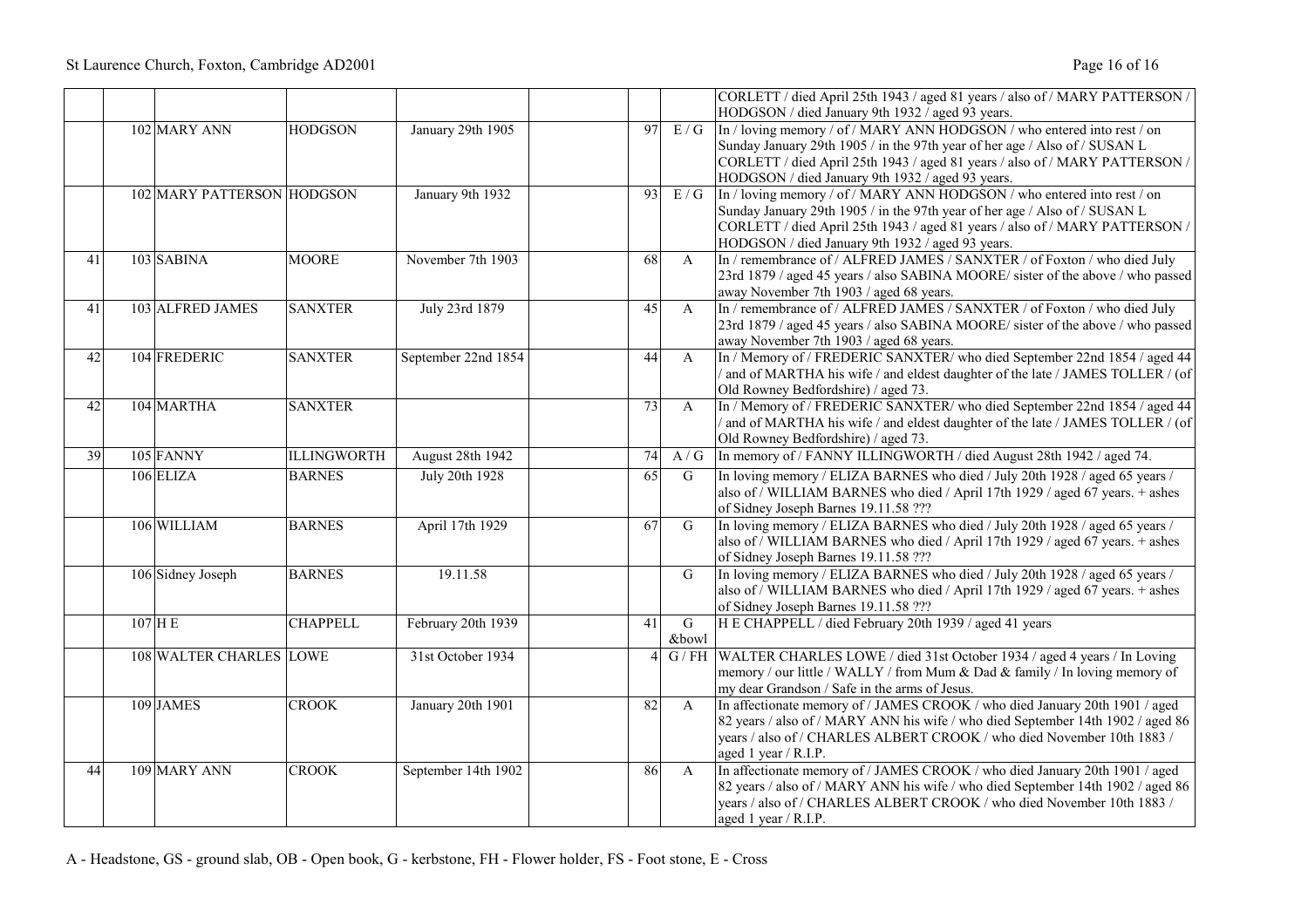| 44  |                  | 109 CHARLES ALBERT CROOK       |                   | November 10th 1883     |                      |       | $\mathbf{A}$     | In affectionate memory of / JAMES CROOK / who died January 20th 1901 / aged<br>82 years / also of / MARY ANN his wife / who died September 14th 1902 / aged 86<br>years / also of / CHARLES ALBERT CROOK / who died November 10th 1883 /<br>aged 1 year / R.I.P. |
|-----|------------------|--------------------------------|-------------------|------------------------|----------------------|-------|------------------|------------------------------------------------------------------------------------------------------------------------------------------------------------------------------------------------------------------------------------------------------------------|
| 43  |                  | 110 LOTTIE LOUISA              | <b>BROWN</b>      | 3rd December1941       |                      |       | G                | In loving memory of / LOTTIE LOUISA BROWN who died / 3rd December1941 /<br>also her husband / WILLIAM HENRY BROWN / who died 17th August 1946                                                                                                                    |
| 43  |                  | 110 WILLIAM HENRY              | <b>BROWN</b>      | 17th August 1946       |                      |       | $\mathsf{G}$     | In loving memory of / LOTTIE LOUISA BROWN who died / 3rd December1941 /<br>also her husband / WILLIAM HENRY BROWN / who died 17th August 1946                                                                                                                    |
| 45  |                  | 111 ARTHUR<br><b>RAYMOND</b>   | <b>BUTTRESS</b>   | 12th February 1915     |                      |       | $\mathbf E$      | In loving memory / ARTHUR RAYMOND BUTTRESS / died 12th February 1915<br>R.I.P.                                                                                                                                                                                   |
| 46  |                  | 112 MICHAEL                    | <b>BRADBEER</b>   | 5.8.1944               | 31.10.1943           |       | G                | In sweetest memory of / dear little MICHAEL BRADBEER / 31.10.1943 / 5.8.1944.                                                                                                                                                                                    |
| 50  |                  | 113 FREDERICK<br><b>DANIEL</b> | <b>CHAPPELL</b>   | November 9th 1930      |                      | 48    | $A/\overline{G}$ | In memory of my dear husband / FREDERICK DANIEL CHAPPELL/ who fell<br>asleep November 9th 1930 / aged 48 years / R.I.P.                                                                                                                                          |
| 51  |                  | $114$ JANE                     | <b>SHEMWELL</b>   | March 4th 1935         |                      | 79    | E/G              | Sacred to the memory of / JANE SHEMWELL / who fell asleep / March 4th 1935 /<br>aged 79 years / At rest.                                                                                                                                                         |
|     |                  | 115 JOHN                       | <b>WILLIAMSON</b> | March 13th 1818        |                      | 61    | A                | In memory / JOHN WILLIAMSON / who departed this life / March 13th 1818 /<br>aged 61 years.                                                                                                                                                                       |
|     |                  | 116 MARY ANN                   | <b>LEE</b>        | <b>January 18 1931</b> |                      | 74    | E                | In loving memory / MARY ANN LEE / who died January 18 1931 / aged 74 years /<br>also of / ALFRED LEE / who died / April 18 1932 / aged / 80 years                                                                                                                |
|     |                  | 116 ALFRED                     | <b>LEE</b>        | April 18 1932          |                      | 80    | $\overline{E}$   | In loving memory / MARY ANN LEE / who died January 18 1931 / aged 74 years /<br>also of / ALFRED LEE / who died / April 18 1932 / aged / 80 years                                                                                                                |
|     | $\overline{117}$ |                                |                   |                        |                      |       | FS               | FS N.S.1729 / M.S. 1729                                                                                                                                                                                                                                          |
|     |                  | 118 MARY                       | <b>SINGLETON</b>  | December (1731)        |                      | $-30$ | A                | MARY the wife of / NATH SINGLETON/ died December (1731) aged (30) years                                                                                                                                                                                          |
| 49? |                  | 119 NATHANIEL                  | <b>SINGLETON</b>  | 1729                   |                      |       | A                | Here lieth / NATHANIEL SINGLETON/ who died  1729/ aged                                                                                                                                                                                                           |
|     |                  | 120 J0HN(BERT)                 | <b>LAWSON</b>     | January 5th 1935       | October 14th<br>1875 |       | G                | In loving memory / J0HN(BERT) LAWSON of / Foxton Hall / (Fellow?) $\&$<br>Senior Tutor of / Pembroke College / Born October 14th 1875 / died January 5th<br>1935.                                                                                                |
|     |                  | 121 MARY                       | <b>SALMON</b>     | 28th 1803              |                      |       | $\mathbf{A}$     | In memory / MARY SALMON / wife of / JOSEPH SALMON / who died 28th<br>1803 / & / JOSEPH SALMON /  1810.                                                                                                                                                           |
|     |                  | 121 JOSEPH                     | <b>SALMON</b>     | 1810.                  |                      |       | $\mathbf{A}$     | In memory / MARY SALMON / wife of / JOSEPH SALMON / who died 28th<br>1803 / & / JOSEPH SALMON /  1810.                                                                                                                                                           |
|     |                  | <b>122 JANE PENELOPE</b>       | <b>KITCHENER</b>  | February 15th 1939     | December 14th 1855   |       | G                | born December 14th 1855 / JANE PENELOPE KITCHENER / died<br>February 15th 1939 / First Headmistress of the Grammar / School for Girls, Bury<br>Lancs / (1884-1919).                                                                                              |
| 60  |                  | 123 HORACE CHARLES TALBOT      |                   | 30 March 1951          |                      | 62    | G                | In treasured memory of / A. devoted husband & father / HORACE CHARLES<br>TALBOT / Died 30 March 1951 / age 62 / Also / his beloved wife / SARAH ANN /<br>Died 22 April 1963 / age 71.                                                                            |
| 60  |                  | 123 SARAH ANN                  | <b>TALBOT</b>     | 22 April 1963          |                      | 71    | G                | In treasured memory of / A. devoted husband & father / HORACE CHARLES<br>TALBOT / Died 30 March 1951 / age 62 / Also / his beloved wife / SARAH ANN /<br>Died 22 April 1963 / age 71.                                                                            |
| 62  |                  | 124 MARY ANN                   | <b>HEFFER</b>     | April 23 1871          |                      | 62    | $\mathbf{A}$     | In affectionate remembrance of / MARY ANN / wife of / WILLIAM HEFFER /<br>Died April 23 1871 / Age 62 / Her last words were / "It's a solemn thing to die."                                                                                                      |
| 63  |                  | 125 ERNEST                     | <b>WHISKEN</b>    | 2 October 1956         | 1880                 | 76    | $\overline{G}$   | ERNEST WHISKEN / Born 1880 / Died 2 October 1956 / Age 76 / Also / MARY<br>WHISKEN / Born 1879 / Died 23 March 1952 / Age 78.                                                                                                                                    |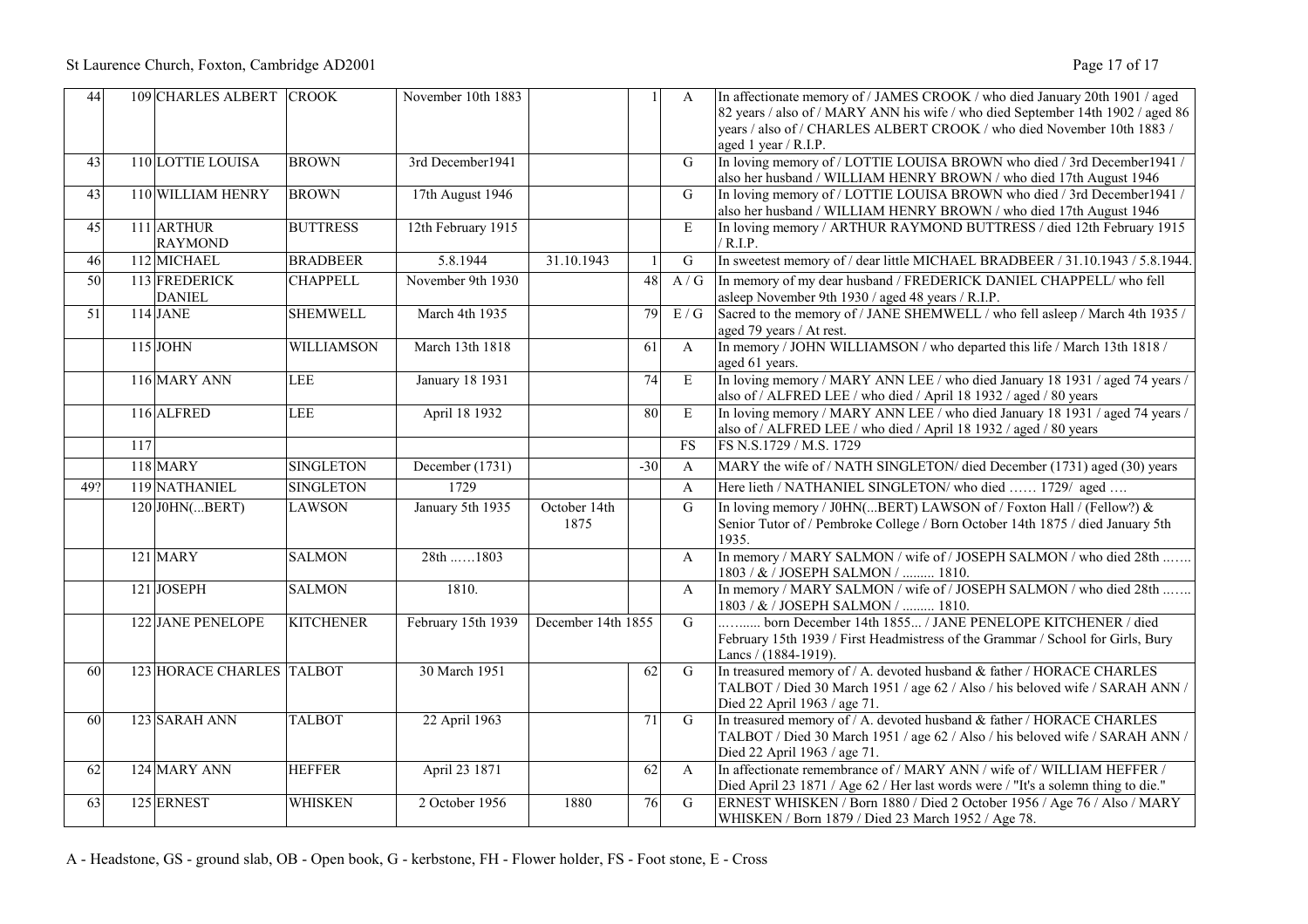| 63 | 125 MARY                         | <b>WHISKEN</b>     | 23 March 1952          | 1879                | 78              | G            | ERNEST WHISKEN / Born 1880 / Died 2 October 1956 / Age 76 / Also / MARY<br>WHISKEN / Born 1879 / Died 23 March 1952 / Age 78.                                                                                                                                 |
|----|----------------------------------|--------------------|------------------------|---------------------|-----------------|--------------|---------------------------------------------------------------------------------------------------------------------------------------------------------------------------------------------------------------------------------------------------------------|
|    | $126$ JOHN                       | <b>HARRY</b>       | July XXIV AD 1863      |                     | $\overline{38}$ | $\mathbf{A}$ | JOHN HARRY / For XXIII years / Servant to Revd. W SELWYN / Died July<br>XXIV AD 1863 MDCCCLXIII / Age XXXVIII.                                                                                                                                                |
|    | 127 MAVIS LOUISE                 | <b>JOHNSTON</b>    | December 17 1951       |                     | 32              | G            | Treasured memories of / a devoted wife & mother / MAVIS LOUISE JOHNSTON /<br>At rest December 17 1951 / Age 32.                                                                                                                                               |
| 69 | $128$ ANN                        | (B)                | April 1750             |                     | $-32$           | $\mathbf{A}$ | Here lieth the body of / ANN $(B_{\dots}, B_{\dots})$ the wife / of (JOHN) $(B_{\dots}, B_{\dots})$ / Who<br>departed this life April / 1750 Age (32) years / FS A.B. 1750.                                                                                   |
| 71 | 129 REBECCA                      | <b>CHILVERS</b>    |                        |                     | 89              | G            | In loving memory of / My dear husband / ARTHUR SALISBURY PLEASANCE /<br>Died December 25 1951 / Age 75 / In loving memory of / Our dear mother /<br>REBECCA CHILVERS / Age 89 / In loving memory of / FRANCES EMMA<br>PLEASANCE / Died May 1st 1968 / Age 96. |
| 71 | 129 ARTHUR<br><b>SALISBURY</b>   | <b>PLEASANCE</b>   | December 25 1951       |                     | 75              | G            | In loving memory of / My dear husband / ARTHUR SALISBURY PLEASANCE /<br>Died December 25 1951 / Age 75 / In loving memory of / Our dear mother /<br>REBECCA CHILVERS / Age 89 / In loving memory of / FRANCES EMMA<br>PLEASANCE / Died May 1st 1968 / Age 96. |
| 71 | 129 FRANCES EMMA                 | <b>PLEASANCE</b>   | May 1st 1968           |                     | 96              | G            | In loving memory of / My dear husband / ARTHUR SALISBURY PLEASANCE /<br>Died December 25 1951 / Age 75 / In loving memory of / Our dear mother /<br>REBECCA CHILVERS / Age 89 / In loving memory of / FRANCES EMMA<br>PLEASANCE / Died May 1st 1968 / Age 96. |
|    | 130 HARRIET JANE                 | <b>BAKER</b>       | April 7 1930           | November 26<br>1855 |                 |              | In sacred memory of / HARRIET JANE BAKER / Born November 26 1855 / Died<br>April 7 1930 / Also of / EDWARD BAKER / Husband of the above / Born May 17<br>1859 / Died April 1 1931.                                                                            |
|    | 130 EDWARD                       | <b>BAKER</b>       | April 1 1931           | May 17 1859         |                 |              | In sacred memory of / HARRIET JANE BAKER / Born November 26 1855 / Died<br>April 7 1930 / Also of / EDWARD BAKER / Husband of the above / Born May 17<br>1859 / Died April 1 1931.                                                                            |
|    | 131 WILLIAM<br><b>BOYCOTT</b>    | <b>HUMPHRY</b>     | Easter Eve 1901        |                     | $\overline{15}$ | E            | WILLIAM BOYCOTT HUMPHRY / Died on Easter Eve 1901 / Age 15.                                                                                                                                                                                                   |
| 72 | <b>132 BEATRICE ALICE</b>        | <b>HOLDEN</b>      | September 23 1922      |                     | 25              | $\mathbf{A}$ | In loving memory of / BEATRICE ALICE / Beloved wife of / WALTER<br>STOCKBRIDGE / Died September 23 1922 / Age 25 / Also of her sister / ELSIE<br>GWENDELINE HOLDEN / Died January 22 1922 / Age 21 / Daughters of Mr &<br>Mrs H HOLDEN.                       |
| 72 | $132$ ELSIE<br><b>GWENDELINE</b> | <b>HOLDEN</b>      | <b>January 22 1922</b> |                     | 21              | $\mathsf{A}$ | In loving memory of / BEATRICE ALICE / Beloved wife of / WALTER<br>STOCKBRIDGE / Died September 23 1922 / Age 25 / Also of her sister / ELSIE<br>GWENDELINE HOLDEN / Died January 22 1922 / Age 21 / Daughters of Mr &<br>Mrs H HOLDEN.                       |
| 72 | <b>132 BEATRICE ALICE</b>        | <b>STOCKBRIDGE</b> | September 23 1922      |                     | $\overline{25}$ | $\mathbf{A}$ | In loving memory of / BEATRICE ALICE / Beloved wife of / WALTER<br>STOCKBRIDGE / Died September 23 1922 / Age 25 / Also of her sister / ELSIE<br>GWENDELINE HOLDEN / Died January 22 1922 / Age 21 / Daughters of Mr &<br>Mrs H HOLDEN.                       |
| 75 | 133 ALBERT                       | <b>SIZER</b>       | May 4 1928             |                     | 63              | E            | In loving memory of / ALBERT SIZER / Died May 4 1928 / Age 63                                                                                                                                                                                                 |
| 76 | <b>134 FRANK ERNEST</b>          | <b>SMITH</b>       | May 13 (193.)          |                     | $\overline{13}$ | E            | In loving memory of / FRANK ERNEST SMITH / Beloved grandson of Mr & Mrs<br>A SIZER / Died May 13 (193) / Age 13.                                                                                                                                              |
|    | 135 GRAHAM C                     | <b>PHILLIPS</b>    | January 14 1982        |                     | 16              | <b>GS</b>    | GRAHAM C PHILLIPS / Died January 14 1982 / Age 16                                                                                                                                                                                                             |